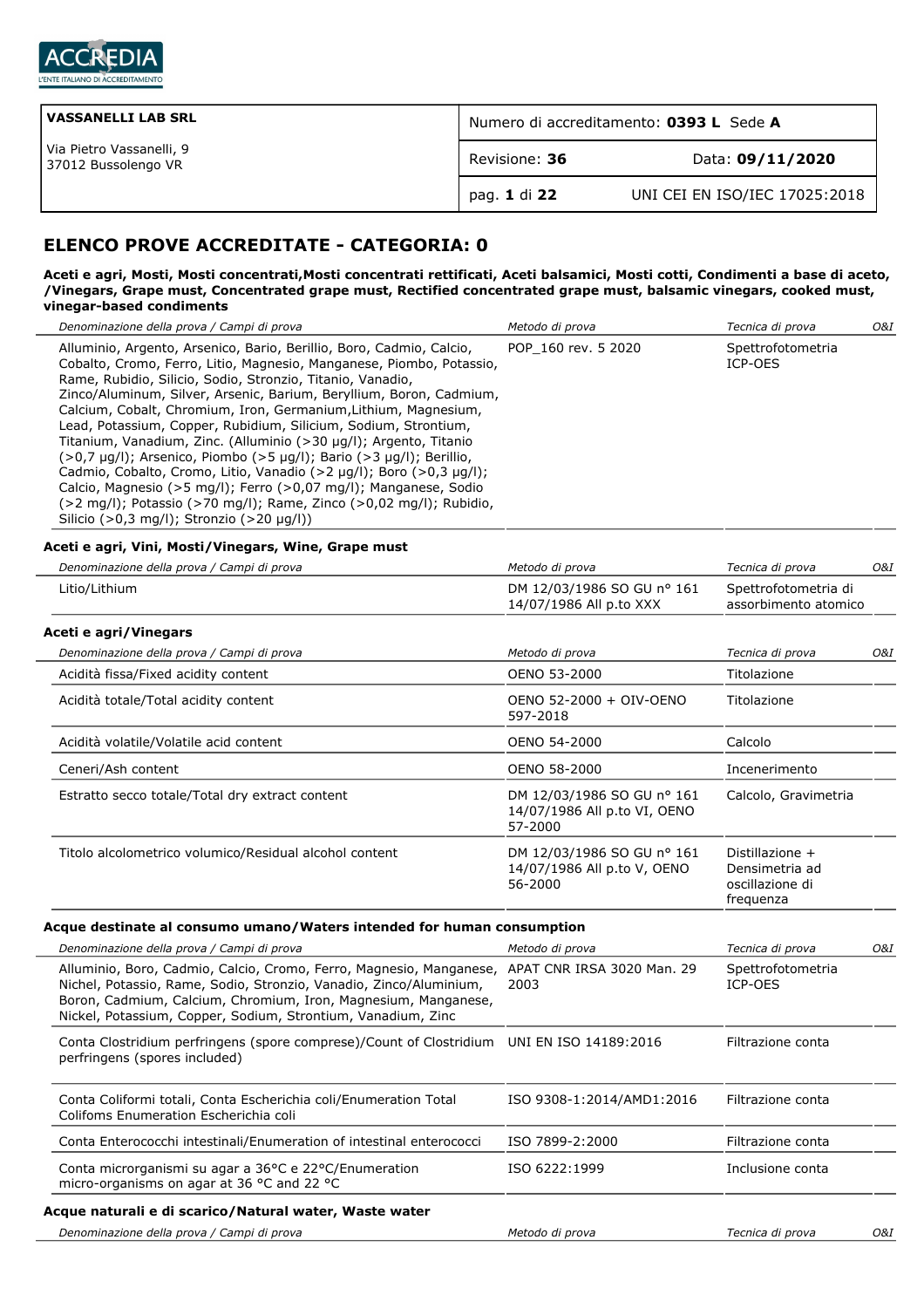

| VASSANELLI LAB SRL                              | Numero di accreditamento: 0393 L Sede A |                               |  |
|-------------------------------------------------|-----------------------------------------|-------------------------------|--|
| Via Pietro Vassanelli, 9<br>37012 Bussolengo VR | Revisione: 36                           | Data: 09/11/2020              |  |
|                                                 | pag. 2 di 22                            | UNI CEI EN ISO/IEC 17025:2018 |  |
| рH                                              | APAT CNR IRSA 2060 Man 29               | Potenziometria                |  |

2003

### **Alimenti di origine vegetale e loro prodotti trasformati e derivati, piante e parti di piante (foglie)/Food of plant origin and their processed products and derivatives, parts of plants (leaves)**

| Denominazione della prova / Campi di prova                                                                                                                                                                                                                                                                                                                                                                                                                                                                                                                                                                                                                                                                                                                                                                                                                                                                                                                                                                                                                                                                                                                                                                                                                                                                                                                                                                                                                                                                                                                                                                                                                                                                                                                                                                                                                                                                                                                                                                                                                                                                                                                                                                                                                                                                                                                                                                                                                                                                                                                                                                                                                                                                                                                                                                                                                                                                                                                                                                                                                       | Metodo di prova   | Tecnica di prova                                          | O&I |
|------------------------------------------------------------------------------------------------------------------------------------------------------------------------------------------------------------------------------------------------------------------------------------------------------------------------------------------------------------------------------------------------------------------------------------------------------------------------------------------------------------------------------------------------------------------------------------------------------------------------------------------------------------------------------------------------------------------------------------------------------------------------------------------------------------------------------------------------------------------------------------------------------------------------------------------------------------------------------------------------------------------------------------------------------------------------------------------------------------------------------------------------------------------------------------------------------------------------------------------------------------------------------------------------------------------------------------------------------------------------------------------------------------------------------------------------------------------------------------------------------------------------------------------------------------------------------------------------------------------------------------------------------------------------------------------------------------------------------------------------------------------------------------------------------------------------------------------------------------------------------------------------------------------------------------------------------------------------------------------------------------------------------------------------------------------------------------------------------------------------------------------------------------------------------------------------------------------------------------------------------------------------------------------------------------------------------------------------------------------------------------------------------------------------------------------------------------------------------------------------------------------------------------------------------------------------------------------------------------------------------------------------------------------------------------------------------------------------------------------------------------------------------------------------------------------------------------------------------------------------------------------------------------------------------------------------------------------------------------------------------------------------------------------------------------------|-------------------|-----------------------------------------------------------|-----|
| Fitofarmaci metodo QuEChers/Pesticides QuEChers method: 2,4,5-T,<br>2,4-D, 2,4-D (sum of 2,4-D, its salts, its esters and its conjugates,<br>expressed as 2,4-D), 2,4-DB, 2,4-DB (sum of 2,4-DB, its salts, its<br>esters and its conjugates, expressed as 2,4-DB), 2,4-DNOP-6-Meptyl<br>(2,4 DNOP), 2-phenylphenol (sum of 2-phenylphenol and its<br>conjugates, expressed as 2-phenylphenol), 2-phenylphenol<br>(2-Hydroxybiphenyl), 4-chloro-3-methylphenol (4-Chloro-m-cresol),<br>6-Benzyladenine, Abamectin (sum of avermectin B1a, avermectin B1b<br>and delta-8,9 isomer of avermectin B1a, expressed as avermectin<br>B1a), Acephate, Acequinocyl, Acetamiprid, Acetochlor, Acibenzolar- S-<br>methyl (sum of acibenzolar- S- methyl and acibenzolar acid (free and<br>conjugated), expressed as acibenzolar- S- methyl), Acibenzolar acid,<br>Acibenzolar-S-methyl, Aclonifen, Acrinathrin, Alachlor, Aldicarb,<br>Aldicarb (sum of aldicarb, its sulfoxide and its sulfone, expressed as<br>aldicarb), Aldicarb-sulfone, Aldicarb-sulfoxide, Aldrin, Aldrin and<br>Dieldrin (Aldrin and dieldrin combined expressed as dieldrin),<br>Ametoctradin, Ametryn, Amidosulfuron, Aminopyralid, Amisulbrom,<br>Amitraz, Amitraz (amitraz including the metabolites containing the 2,4<br>-dimethylaniline moiety expressed as a, Antraguinone, Atrazine,<br>Desethyl-Atrazine, Desisopropyl-Atrazine, Avermectin B1a,<br>Avermectin B1a delta-8,9 isomer, Avermectin B1b, Azadirachtin,<br>Azimsulfuron, Azinphos-ethyl, Azinphos-methyl, Azocyclotin and<br>Cyhexatin (sum of azocyclotin and cyhexatin expressed as cyhexatin),<br>Azoxystrobin, Benzalkonium Chloride n-C8, Benzalkonium Chloride<br>n-C10, Benzalkonium Chloride n-C12, Benzalkonium Chloride n-C14,<br>Benzalkonium Chloride n-C16, Benzalkonium Chloride n-C18, BAC<br>sum (Benzalkonium chloride), Beflubutamid, Benalaxyl including other<br>mixtures of constituent isomers including benalaxyl-M (sum of<br>isomers), Bendiocarb, Benfluralin, Benfuracarb, Benomyl, Bensufuron<br>methyl, Bentazone, Bentazone-6-hydroxy, Bentazone-8-hydroxy,<br>Bentazone (Sum of bentazone, its salts and 6-hydroxy (free and<br>conjugated) and 8-hydroxy bentazone (free and conjugated),<br>expressed as bentazone), Benthiavalicarb (sum expressed as<br>benthiavalicarb-isopropyl), Benzovindiflupyr, Benzoximate,<br>Benzoylprop-ethyl, 3-hydroxy-3-(3-thianyl)glutaric acid S-dioxide (BH<br>517-TGSO2 metabolite of Cycloxydim), 3-(3-thianyl)glutaric acid<br>S-dioxide (BH 517-TGSO2 metabolite of Cycloxydim), Bifenazate,<br>Bifenazate (sum of bifenazate plus bifenazate-diazene expressed as<br>bifenazate), Bifenazate-diazene, Bifenox, Bifenthrin, Biphenyl,<br>Bispyribac, Bitertanol (sum of isomers), Bixafen, Boscalid, Bromacil,<br>Bromadiolone, Bromocyclen, Bromophos-ethyl, Bromophos-methyl,<br>Bromopropylate, Bromoxynil and its salts, expressed as bromoxynil,<br>Bromoxynil and its salts, expressed as bromoxynil, Bromuconazole<br>(sum of diasteroisomers) | UNI EN 15662:2018 | Gascromatografia MS<br>MS + Cromatografia<br>liquida MSMS |     |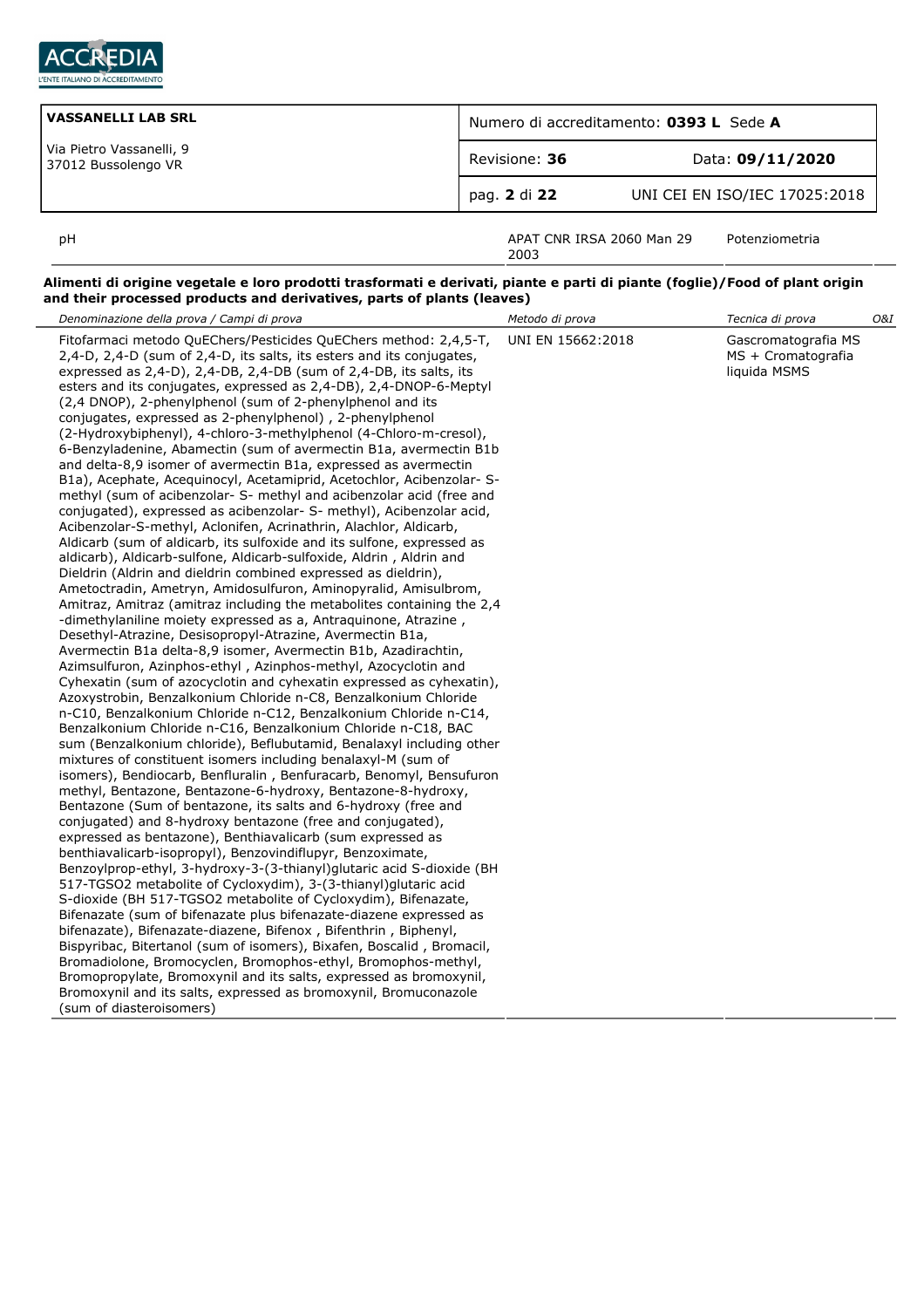

| <b>VASSANELLI LAB SRL</b>                       | Numero di accreditamento: 0393 L Sede A |                               |  |
|-------------------------------------------------|-----------------------------------------|-------------------------------|--|
| Via Pietro Vassanelli, 9<br>37012 Bussolengo VR | Revisione: 36                           | Data: 09/11/2020              |  |
|                                                 | pag. <b>3</b> di 22                     | UNI CEI EN ISO/IEC 17025:2018 |  |

Fitofarmaci metodo QuEChers/Pesticides QuEChers method: Bupirimate, Buprofezin, Cadusafos, Captan, Tetrahydrophthalimide (THPI, Captan metabolite), Captan (Sum of captan and THPI, expressed as captan), Carbaryl , Carbendazim and benomyl (sum of benomyl and carbendazim expressed as carbendazim), Carbendazim, Carbofuran , Carbofuran (sum of carbofuran (including any carbofuran generated from carbosulfan, benfuracarb or furathiocarb) and 3-OH carbofuran expressed as carbofuran) (R), 3-Hydroxy-Carbofuran, Carbophenothion, Carbosulfan, Carboxin, Carfentrazone, Carfentrazone-ethyl (determined as carfentrazone and expressed as carfentrazone-ethyl), Carfentrazone-ethyl, Chlorantraniliprole (DPX E-2Y45), Chlordane (sum of cis- and trans-chlordane), Chlorfenapyr, Chlorfenson , Chlorfenvinphos, Chlorfluazuron, Chloridazon, Chloroneb, Chlorothalonil, Chlorotoluron, Chloroxuron, Chlorpropham, Chlorpyrifos, Chlorpyrifos-methyl , Chlorsulfuron, Chlorthal-dimethyl, Chlorthiamid, Chlorthion, Chlorthiophos, Chlozolinate, Clethodim, Clethodim (sum of Sethoxydim and Clethodim including degradation products calculated as Sethoxydim), Clodinafop and its S-isomers and their salts, expressed as clodinafop, Clodinafop-propargyl, Clofentezine, Clomazone, Clopyralid, Cloquintocet-mexyl, Clothianidin, Coumaphos, Cyanazine, Cyanophos, Cyantraniliprole, Cyazofamid, Cycloate, Cycloxydim , Cycloxydim including degradation and reaction products which can be determined as (BH 517-TGSO2) and/or (BH 517-5-OH-TGSO2) or methyl esters thereof, calculated in total as cycloxydim, Cycluron, Cyflufenamid: sum of cyflufenamid (Z-isomer) and its E-isomer, Cyfluthrin (cyfluthrin including other mixtures of constituent isomers (sum of isomers)), Cyhalofop-butyl, Gamma-Cyhalothrin, Lambda-cyhalothrin (includes gamma-cyhalothrin) (sum of R,S and S,R isomers), Lambda-Cyhalothrin, Cymoxanil, Cypermethrin (cypermethrin including other mixtures of constituent isomers (sum of isomers)), alpha-Cypermethrin, beta-Cypermethrin, zeta-Cypermethrin, Cyproconazole, Cyprodinil, Cyprosulfamide, Cyromazine, Dazomet (Methylisothiocyanate resulting from the use of dazomet and metam), Didecyldimethylammonium chloride (mixture of alkyl-quaternary ammonium salts with alkyl chain lengt, DDAC-C8, DDAC-C10, DDAC-C12, o,p'-DDD, p,p'-DDD, o,p'-DDE, p,p'-DDE, DDT (sum of p,p'-DDT, o,p'-DDT, p-p'-DDE and p,p'-TDE (DDD) expressed as DDT), o,p'-DDT, p,p'-DDT, DEET (N,N-Diethyl-M-Toluamid), Deltamethrin (cis-deltamethrin), Demeton-S-methyl (Disulfuton Oxon Sulfone), Demeton-S-methylsulfone, Oxydemeton-methyl (Demeton-S-methylsulfoxide), Desmedipham, Desmetryn

UNI EN 15662:2018 Gascromatografia MS MS + Cromatografia liquida MSMS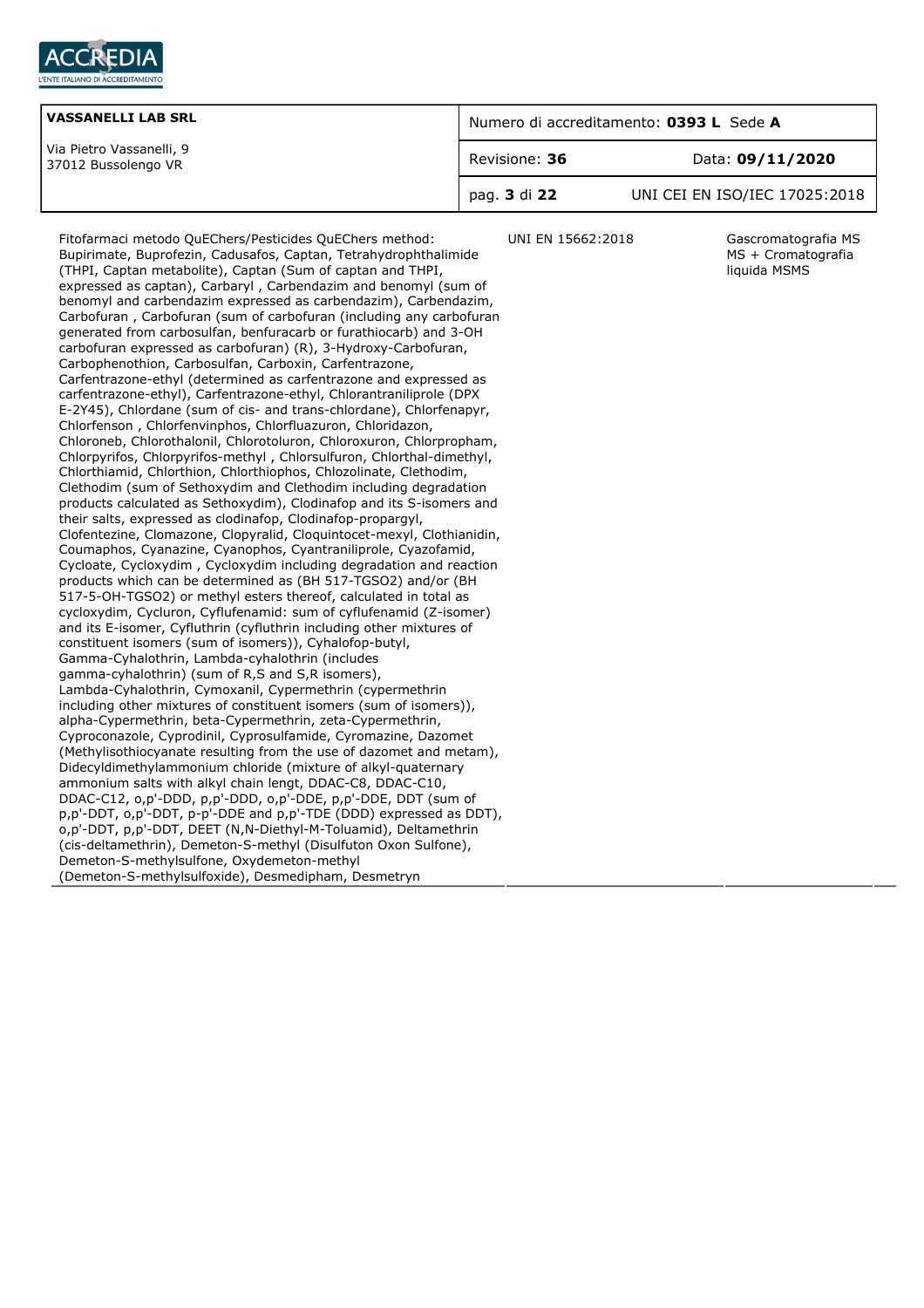

| <b>VASSANELLI LAB SRL</b>                       | Numero di accreditamento: 0393 L Sede A |                               |  |
|-------------------------------------------------|-----------------------------------------|-------------------------------|--|
| Via Pietro Vassanelli, 9<br>37012 Bussolengo VR | Revisione: 36                           | Data: 09/11/2020              |  |
|                                                 | pag. 4 di 22                            | UNI CEI EN ISO/IEC 17025:2018 |  |

Diafenthiuron, Di-allate (sum of isomers), Diazinon, Dicamba, Dichlobenil, Dichlofenthion, Dichlorprop (2,4-DP), Dichlorprop (Sum of dichlorprop and -P, its salts, esters and conjugates, expressed as dichlorprop), Dichlorvos, Diclobutrazol, Diclofop, Diclofop (sum diclofop-methyl and diclofop acid expressed as diclofop-methyl), Diclofop-methyl, Dicloran, Dicofol (sum of p,p' and o,p' isomers), Dieldrin, Diethofencarb, Difenacoum, Difenoconazole, Diflubenzuron , Diflufenican, Dimefox, Dimethenamid (dimethenamid-p including other mixtures of constituent isomers (sum of isomers)), Dimethoate, Dimethomorph (sum of isomers), 2,4-Dimethylanilin (Amitraz metabolite), Dimoxystrobin, Diniconazole, Dinocap (sum of dinocap isomers and their corresponding phenols expressed as dinocap), Dioxacarb, Diphenamid, Diphenylamine, Disulfoton, Disulfoton (sum of disulfoton, disulfoton sulfoxide and disulfoton sulfone expressed as disulfoton), Disulfoton-sulfone, Disulfoton-sulfoxide, Ditalimfos, Dithianon, Diuron, DMF - Dimethylphenylformamide, 2,4- (Amitraz metabolite), DMPF - Dimethylphenyl-N-methylformamidine, N-2,4- (Amitraz metabolite), Dimethylaminosulfotoluidide (DMST, Tolylfluanid metabolite), Dodemorph, Dodine, Emamectin benzoate B1a, expressed as emamectin, Endosulfan (sum of alpha- and beta-isomers and endosulfan-sulphate expresses as endosulfan), Endosulfan-alpha, Endosulfan-beta, Endosulfan-sulphate, Endrin, EPN, Epoxiconazole, EPTC (ethyl dipropylthiocarbamate), Etaconazole, Ethalfluralin, Ethiofencarb, Ethion, Ethirimol (Bupirimate metabolite), Ethofumesate, Ethoprophos, Ethoxyquin, Etofenprox, Etoxazole, Etridiazole, Etrimfos, Famoxadone, Fenamidone, Fenamiphos, Fenamiphos (sum of fenamiphos and its sulphoxide and sulphone expressed as fenamiphos), Fenamiphos-sulphone, Fenamiphos-sulphoxide, Fenarimol, Fenazaquin, Fenbuconazole, Fenbutatin oxide, Fenchlorphos, Fenchlorphos (sum of fenchlorphos and fenchlorphos oxon expressed as fenchlorphos), Fenchlorphos oxon, Fenclorim, Fenhexamid, Fenitrothion, Fenothiocarb, Fenoxaprop-P, Fenoxaprop-P-ethyl, Fenoxycarb, Fenpropathrin, Fenpropidin, Fenpropimorph, Fenpyrazamine (F), Fenpyroximate

Fitofarmaci metodo QuEChers/Pesticides QuEChers method:

UNI EN 15662:2018 Gascromatografia MS MS + Cromatografia liquida MSMS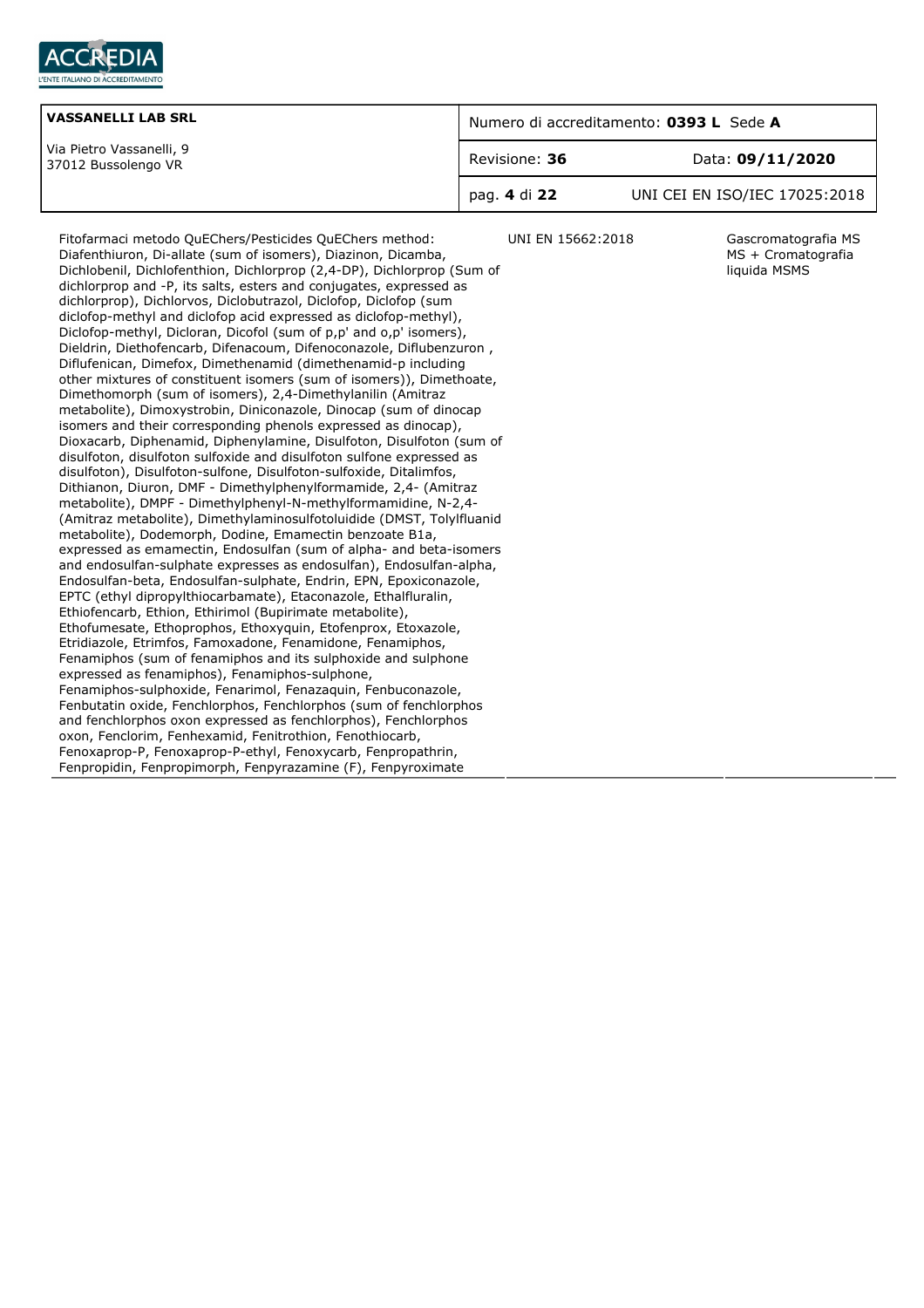

| <b>VASSANELLI LAB SRL</b>                       | Numero di accreditamento: 0393 L Sede A |                               |  |
|-------------------------------------------------|-----------------------------------------|-------------------------------|--|
| Via Pietro Vassanelli, 9<br>37012 Bussolengo VR | Revisione: 36                           | Data: 09/11/2020              |  |
|                                                 | pag. <b>5</b> di 22                     | UNI CEI EN ISO/IEC 17025:2018 |  |

Fitofarmaci metodo QuEChers/Pesticides QuEChers method: Fenson, Fensulfothion, Fenthion, Fenthion (fenthion and its oxigen analogue, their sulfoxides and sulfone expressed as parent), Fenthion-oxon, Fenthion-oxonsufoxide, Fenthion-oxonsulfone, Fenthion-sulfone, Fenthion-sulfoxide, Fenvalerate and Esfenvalerate (Sum of RR & SS isomers), Fenvalerate and Esfenvalerate (Sum of RS & SR isomers), Fenvalerate (any ratio of constituent isomers (RR, SS, RS & SR) including esfenvalerate), Fipronil, Fipronil (sum fipronil + sulfone metabolite (MB46136) expressed as fipronil), Fipronil-sulfone , Flamprop-M-isopropyl, Flazasulfuron, Flonicamid, Flonicamid (sum of flonicamid, TFNA and TFNG expressed as flonicamid), Florasulam, Fluazifop-P (sum of isomers of fluazifop, its esters and its conjugates, expressed as fluazifop), Fluazifop, Fluazifop-P-butyl, Fluazinam, Flubendiamide, Flucythrinate (flucythrinate including other mixtures of constituent isomers (sum of isomers)) , Fludioxonil, Flufenacet (sum of all compounds containing the N fluorophenyl-N-isopropyl moiety expressed as flufenacet equivalent), Flufenoxuron, Flumioxazine, Fluometuron, Fluopicolide, Fluopyram (R), Fluotrimazole, Fluoxastrobin, Flupyradifurone, Fluquinconazole, Flurochloridone (sum of cis- and trans- isomers) (F), Fluroxypyr, Fluroxypyr (sum of fluroxypyr, its salts, its esters, and its conjugates, expressed as fluroxypyr), Fluroxypyr-mepthyl, Flurprimidole, Flusilazole, Flutolanil, Flutriafol, Tau-Fluvalinate, Fluxapyroxad, Folpet, Folpet (sum of folpet and phtalimide, expressed as folpet), Fonofos, Foramsulfuron, Forchlorfenuron, Formetanate: Sum of formetanate and its salts expressed as formetanate(hydrochloride), Formothion, Fosthiazate, Furalaxil, Furathiocarb, Gibberellic acid, Halosulfuron methyl, Haloxyfop (Sum of haloxyfop, its esters, salts and conjugates expressed as haloxyfop (sum of the R- and S- isomers at any ratio)), Haloxyfop-R-methyl, Alpha-HCH, Beta-HCH, Delta-HCH, Epsilon-HCH, Lindane (Gamma-isomer of hexachlorociclohexane (HCH)), Heptachlor , Heptachlor (sum of heptachlor and heptachlor epoxide expressed as heptachlor), Cis-Heptachlorepoxid, Trans-Heptachlorepoxid, Heptenophos, Hexachlorobenzene , Hexaconazole, Hexaflumuron, Hexythiazox, Imazalil, Imazamethabenz-methyl, Imazamox (Sum of imazamox and its salts, expressed as imazamox), Imazaquin, Imazosulfuron, Imidacloprid, Indoxacarb (sum of indoxacarb and its R enantiomer), Iodofenphos, Iodosulfuron-methyl (iodosulfuron-methyl including salts, expressed as iodosulfuron-methyl), Ioxynil, Ioxynil ( sum of Ioxynil, its salts and its esters, expressed as ioxynil), Ioxynil-methyl, Ipconazole, Iprodione, Iprovalicarb

UNI EN 15662:2018 Gascromatografia MS MS + Cromatografia liquida MSMS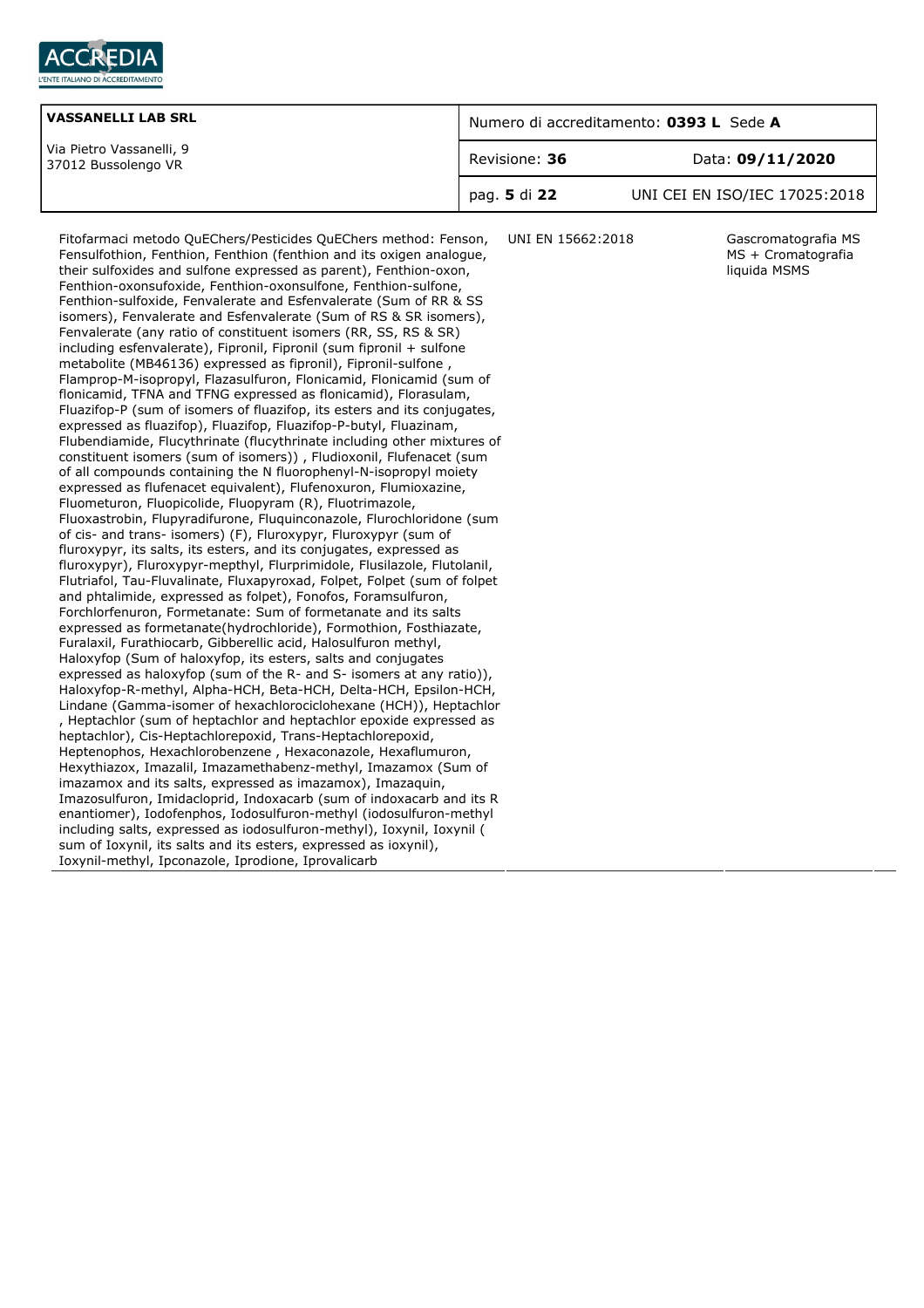

| <b>VASSANELLI LAB SRL</b>                       | Numero di accreditamento: 0393 L Sede A |                               |  |
|-------------------------------------------------|-----------------------------------------|-------------------------------|--|
| Via Pietro Vassanelli, 9<br>37012 Bussolengo VR | Revisione: 36                           | Data: 09/11/2020              |  |
|                                                 | pag. 6 di 22                            | UNI CEI EN ISO/IEC 17025:2018 |  |

Fitofarmaci metodo QuEChers/Pesticides QuEChers method: Isazofos, Isodrin, Isofenphos, Isofenphos-methyl, Isoprocarb, Isopropalin, Isoproturon, Isopyrazam, Isoxaben, Isoxaflutole, Isoxaflutole (sum of isoxaflutole and its diketonitrile-metabolite, expressed as isoxaflutole), Isoxaflutole RPA 202248, Kresoxim-methyl, Lenacil, Leptophos, Linuron, Lufenuron (any ratio of constituent isomers), Malaoxon, Malathion, Malathion (sum of malathion and malaoxon expressed as malathion), Mandipropamid (any ratio of constituent isomers), Matrine, MCPA, MCPA and MCPB (MCPA, MCPB including their salts, esters and conjugates expressed as MCPA) (F) (R), MCPB, Mecarbam, Mecoprop (sum of mecoprop-p and mecoprop expressed as mecoprop), Mefenpyr-diethyl, Mepanipyrim, Mepronil, Meptyldinocap (2,4 DNOPC), Meptyldinocap (sum of 2,4 DNOPC and 2,4 DNOP expressed as meptyldinocap), Mesosulfuron methyl, Mesotrione, Metaflumizone (sum of E- and Z- isomers), Metalaxyl and metalaxyl-M (metalaxyl including other mixtures of constituent isomers including metalaxyl-M (sum of isomers)) (R), Metaldehyde, Metamitron, Metazachlor (Sum of metabolites 479M04, 479M08 and 479M16, expressed as metazachlor) , Metconazole (sum of isomers), Methacrifos, Methamidophos, Methidathion, Methiocarb, Methiocarb (sum of methiocarb and methiocarb sulfoxide and sulfone, expressed as methiocarb), Methiocarb-sulfone, Methiocarb-sulfoxide, Metolachlor and S-metolachlor (metolachlor including other mixtures of constituent isomers including S-metolachlor (sum of isomers)), Methomyl, Methoxychlor, Methoxyfenozide, Metobromuron, Metolcarb, Metoxuron, Metrafenone, Metribuzin, Metsulfuron methyl, Mevinphos (sum of E- and Z-isomers), Milbemectin (sum of milbemycin A4 and milbemycin A3, expressed as milbemectin), Milbemectin-A3, Milbemectin-A4, Mirex (Perchlordécone), Molinate, Monocrotophos, Monolinuron, Monuron, Myclobutanil, 1-Naphthylacetic acid (NAA), 1-Naphthylacetamide and 1-naphthylacetic acid (sum of acid and its salts, expressed as 1-NAA), 1-Naphthylacetamide (NAD), Naled, Napropamide, Nicosulfuron, Nitenpyram, Nitrofen, Nitrothal-isopropyl, 2-Naphthyloxyacetic acid (NOA, BNOA), Novaluron, Nuarimol, Omethoate, Orthosulfamuron, Oryzalin, Oxadiazon, Oxadixyl, Oxamyl, Oxasulfuron, Oxathiapiprolin, Oxydemeton-methyl (sum of oxydemeton-methyl and demeton-S-methylsulfone expressed as oxydemeton-meth, Oxyfluorfen, Paclobutrazol (sum of constituent isomers)

Gascromatografia MS MS + Cromatografia liquida MSMS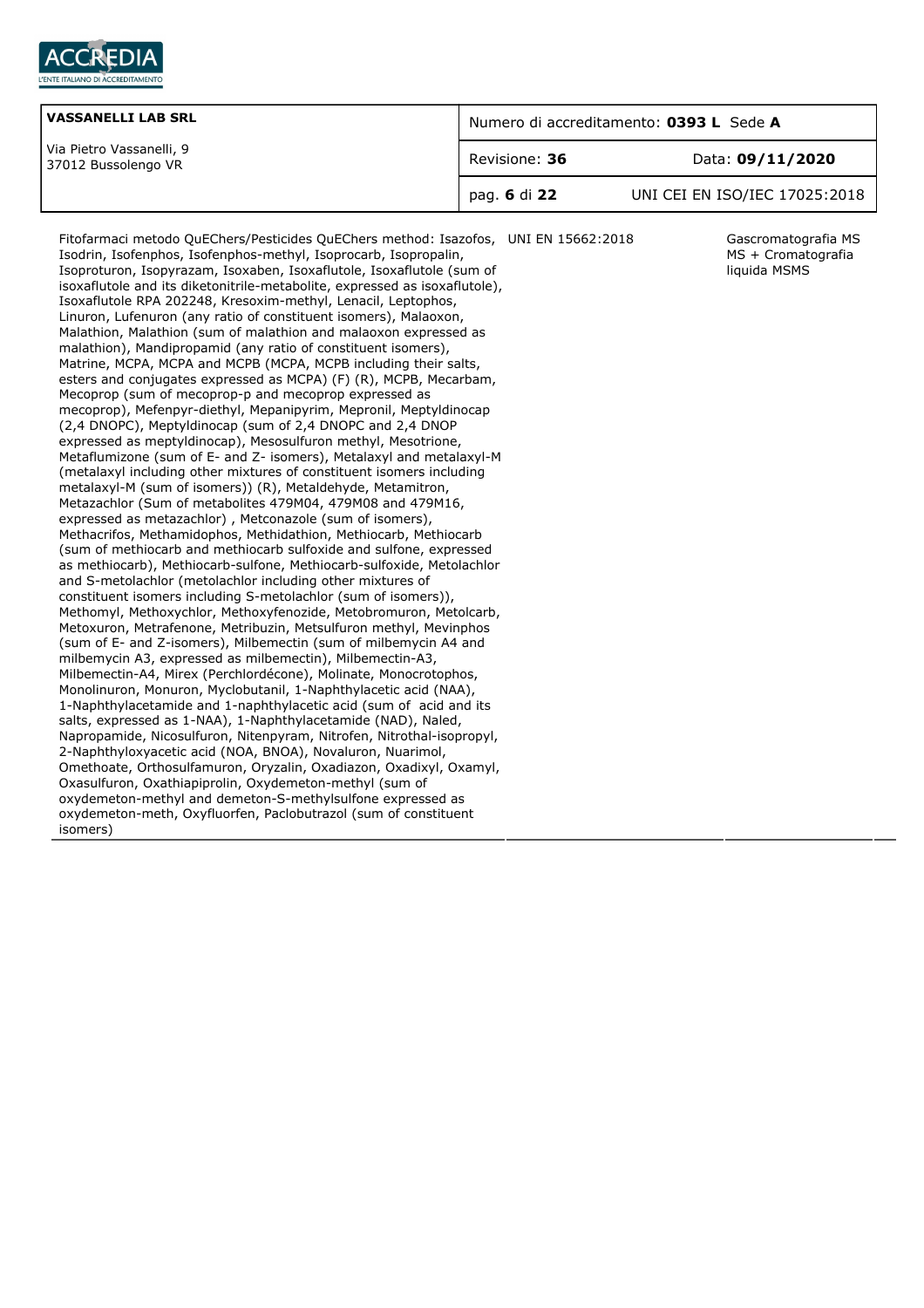

| <b>VASSANELLI LAB SRL</b>                       | Numero di accreditamento: 0393 L Sede A |                               |  |
|-------------------------------------------------|-----------------------------------------|-------------------------------|--|
| Via Pietro Vassanelli, 9<br>37012 Bussolengo VR | Revisione: 36                           | Data: 09/11/2020              |  |
|                                                 | `pag. <b>7</b> di 22                    | UNI CEI EN ISO/IEC 17025:2018 |  |

Gascromatografia MS MS + Cromatografia liquida MSMS

Fitofarmaci metodo QuEChers/Pesticides QuEChers method: Paraoxon, Paraoxon-methyl, Parathion, Parathion-methyl, Parathion-methyl (sum of Parathion-methyl and paraoxon-methyl expressed as Parathion-methyl), Penconazole (sum of constituent isomers), Pencycuron, Pendimethalin, Penoxsulam, Pentachloroaniline, Pentachloroanisole, Penthiopyrad, Permethrin (sum of isomers), Perthan, Pethoxamid, Phenmedipham, Phenthoate, Phorate , Phorate (sum of phorate, its oxygen analogue and their sulfones expressed as phorate), Phorate-oxon, Phorate-sulfone, Phorate-sulfoxide, Phosalone, Phosmet, Phosmet (phosmet and phosmet oxon expressed as phosmet), Phosmet-oxon, Phosphamidon, Phoxim , Phthalimide (Folpet metabolite), Picloram, Picolinafen, Picoxystrobin (F), Pinoxaden, Piperonyl butoxide, Pirimicarb, Desmethyl-Pirimicarb, Pirimiphos-ethyl, Pirimiphos-methyl, Prochloraz, Prochloraz (sum of prochloraz and its metabolites containing the 2,4,6-Trichlorophenol moiety expressed as prochloraz), Procymidone, Profenofos, Profluralin, Profoxydim, Prohexadione (prohexadione (acid) and its salts expressed as prohexadione-calcium), Promecarb, Prometon, Prometryn, Propachlor: oxalinic derivate of propachlor, expressed as propachlor, Propamocarb (Sum of propamocarb and its salt expressed as propamocarb), Propanil, Propaquizafop, Propargite, Propazine, Propetamphos, Propham, Propiconazole (sum of isomers), Propoxur, 2-Hydroxy-Propoxycarbazone , Propoxycarbazone (propoxycarbazone, its salts and 2-hydroxypropoxycarbazone expressed as propoxycarbazone), Propoxycarbazone, Propyzamide, Proquinazid, Prosulfocarb, Prosulfuron, Prothioconazole: prothioconazole-desthio (sum of isomers), Prothioconazole, Prothioconazole Desthio, Prothiofos, Pymetrozine, Pyraclostrobin, Pyraflufen, Pyraflufen ethyl, Pyraflufen-ethyl (Sum of pyraflufen-ethyl and pyraflufen, expressed as pyraflufen-ethyl), Pyrazophos, Pyrethrins, Pyridaben, Pyridafol, Pyridalyl, Pyridaphenthion, Pyridate, Pyridate (sum of pyridate, its hydrolysis product CL 9673 (6-chloro-4-hydroxy-3-phenylpyridazin) and hydrolysable conjugates of CL 9673 expressed as pyridate), Pyrifenox, Pyrimethanil, Pyriofenone, Pyriproxyfen, Pyroxsulam, Quinalphos, Quinclorac, Quinoxyfen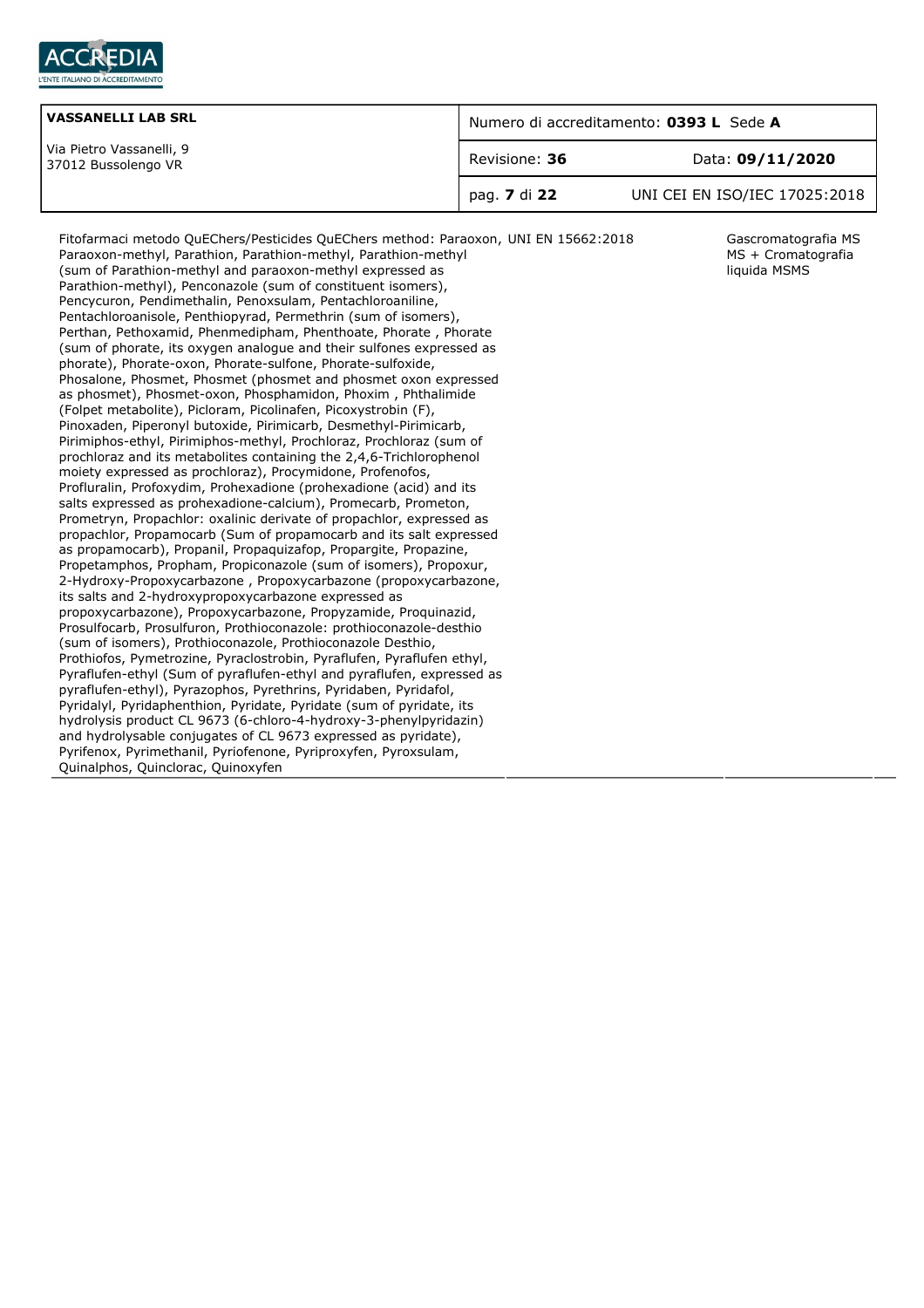

| <b>VASSANELLI LAB SRL</b>                       | Numero di accreditamento: 0393 L Sede A |                               |  |
|-------------------------------------------------|-----------------------------------------|-------------------------------|--|
| Via Pietro Vassanelli, 9<br>37012 Bussolengo VR | Revisione: 36                           | Data: 09/11/2020              |  |
|                                                 | pag. 8 di 22                            | UNI CEI EN ISO/IEC 17025:2018 |  |
|                                                 |                                         |                               |  |

| Fitofarmaci metodo QuEChers/Pesticides QuEChers method:<br>Quintozene, Quintozene (sum of quintozene and pentachloro-aniline<br>expressed as quintozene) (F), Quizalofop (sum of quizalofop, its salts,<br>its esters (including propaquizafop) and its conjugates, expressed as<br>quizalofop (any ratio of constituent isomers)), Quizalofop-ethyl,<br>Rimsulfuron, Rotenone, S421 (Octachlorodipropyl Ether), Sedaxane,<br>Sethoxydim, Silthiofam, Simazine, Simetryn, Spinetoram (XDE-175),<br>Spinetoram (XDE-175-J), Spinetoram (XDE-175-L), Spinosad<br>(spinosad, sum of spinosyn A and spinosyn D), Spinosyn A, Spinosyn<br>D, Spirodiclofen, Spiromesifen, Spirotetramat, Spirotetramat and its 4<br>metabolites BYI08330-enol, BYI08330-ketohydroxy,<br>BYI08330-monohydroxy, and BYI08330 enol-glucoside, expressed as<br>spirotetramat, Spirotetramat, BYI 03380-enol, Spirotetramat, BYI<br>03380-enol-glucoside, Spirotetramat, BYI 03380-ketohydroxy,<br>Spirotetramat, BYI 03380-monohydroxy, Spiroxamine (sum of<br>isomers), Sulcotrione, Sulfallate, Sulfosulfuron, Sulfotep, Sulfoxaflor<br>(sum of isomers), Tebuconazole, Tebufenozide, Tebufenpyrad,<br>Tebupirimifos, Tecnazene, Teflubenzuron, Tefluthrin, Tembotrione,<br>Tepraloxydim, Terbacil, Terbufos, Terbumeton, Terbuthylazine,<br>Terbutryn, Tetrachlorvinphos, Tetraconazole, Tetradifon,<br>Tetramethrin, Tetrasul, TFNA, TFNG, Thiabendazole, Thiacloprid,<br>Thiamethoxam, Thiencarbazone methyl, Thifensulfuron methyl,<br>Thiobencarb (4-chlorobenzyl methyl sulfone), Thiodicarb, Thionazin,<br>Thiophanate-methyl, Thiram (expressed as thiram), Tiocarbazil,<br>Tolclofos-methyl, Tolylfluanid, Tolylfluanid (Sum of tolylfluanid and<br>dimethylaminosulfotoluidide expressed as tolylfluanid) (R),<br>Tralkoxydim, Tralomethrin, Tri-allate, Triadimefon, Triadimenol (any<br>ratio of constituent isomers), Triasulfuron, Triazamate, Triazophos,<br>Tribenuron methyl, Trichlorfon, Trichloronat, 2,4,6-Trichlorophenol,<br>Triclopyr, Tricyclazole, Trifloxystrobin, Triflumizole, Triflumizole:<br>Triflumizole and metabolite<br>FM-6-1(N-(4-chloro-2-trifluoromethylphenyl)-n-propoxyacetamidine),<br>expressed as Triflumizole,<br>FM-6-1(N-(4-chloro-2-trifluoromethylphenyl)-n-propoxyacetamidine)<br>(metabolite of Triflumizole), Triflumuron, Trifluralin, Triflusulfuron<br>methyl, Triforine, Trinexapac (sum of trinexapac (acid) and its salts,<br>expressed as trinexapac), Trinexapac (aka cimetacarb ethyl),<br>Triticonazole, Tritosulfuron, Valifenalate, Vamidothion, Vinclozolin<br>(sum of vinclozolin and all metabolites, expressed as vinclozolin),<br>Zoxamide | UNI EN 15662:2018                                                | Gascromatografia MS<br>MS + Cromatografia<br>liquida MSMS |     |
|-------------------------------------------------------------------------------------------------------------------------------------------------------------------------------------------------------------------------------------------------------------------------------------------------------------------------------------------------------------------------------------------------------------------------------------------------------------------------------------------------------------------------------------------------------------------------------------------------------------------------------------------------------------------------------------------------------------------------------------------------------------------------------------------------------------------------------------------------------------------------------------------------------------------------------------------------------------------------------------------------------------------------------------------------------------------------------------------------------------------------------------------------------------------------------------------------------------------------------------------------------------------------------------------------------------------------------------------------------------------------------------------------------------------------------------------------------------------------------------------------------------------------------------------------------------------------------------------------------------------------------------------------------------------------------------------------------------------------------------------------------------------------------------------------------------------------------------------------------------------------------------------------------------------------------------------------------------------------------------------------------------------------------------------------------------------------------------------------------------------------------------------------------------------------------------------------------------------------------------------------------------------------------------------------------------------------------------------------------------------------------------------------------------------------------------------------------------------------------------------------------------------------------------------------------------------------------------------------------------------------------------------------------------------------------------------|------------------------------------------------------------------|-----------------------------------------------------------|-----|
| Fitofarmaci metodo QuPPe/Pesticides QuPPe method: Amitrole,<br>Chlormequat, Daminozid, Mepiquat, Ethylenethiourea (ETU),<br>Propylenethiourea (PTU)                                                                                                                                                                                                                                                                                                                                                                                                                                                                                                                                                                                                                                                                                                                                                                                                                                                                                                                                                                                                                                                                                                                                                                                                                                                                                                                                                                                                                                                                                                                                                                                                                                                                                                                                                                                                                                                                                                                                                                                                                                                                                                                                                                                                                                                                                                                                                                                                                                                                                                                                       | CVUA EU RL-SRM QuPPe Vers 11 Cromatografia liquida<br>met 3 2020 | MSMS                                                      |     |
| Fitofarmaci metodo QuPPe/Pesticides QuPPe method: Diquat, Paraquat CVUA EU RL-SRM QuPPe Vers 11 Cromatografia liquida                                                                                                                                                                                                                                                                                                                                                                                                                                                                                                                                                                                                                                                                                                                                                                                                                                                                                                                                                                                                                                                                                                                                                                                                                                                                                                                                                                                                                                                                                                                                                                                                                                                                                                                                                                                                                                                                                                                                                                                                                                                                                                                                                                                                                                                                                                                                                                                                                                                                                                                                                                     | met 4.1 2020                                                     | <b>MSMS</b>                                               |     |
| Fitofarmaci metodo QuPPe/Pesticides QuPPe method: Ethephon,<br>Glyphosate, Aminomethyl phosphonic acid (AMPA), Fosetyl,<br>Phosphonic acid (Phosphorous acid), Fosetyl-Al (sum of fosetyl,<br>phosphonic acid and their salts, expressed as fosetyl), Maleic<br>hydrazide, Chlorate, Perchlorate                                                                                                                                                                                                                                                                                                                                                                                                                                                                                                                                                                                                                                                                                                                                                                                                                                                                                                                                                                                                                                                                                                                                                                                                                                                                                                                                                                                                                                                                                                                                                                                                                                                                                                                                                                                                                                                                                                                                                                                                                                                                                                                                                                                                                                                                                                                                                                                          | CVUA EU RL-SRM QuPPe Vers 11<br>met 1.3 2020                     | Cromatografia liguida<br><b>MSMS</b>                      |     |
| Fitofarmaci metodo QuPPe/Pesticides QuPPe method: Morpholine,<br>Diethanolamine, Triethanolamine                                                                                                                                                                                                                                                                                                                                                                                                                                                                                                                                                                                                                                                                                                                                                                                                                                                                                                                                                                                                                                                                                                                                                                                                                                                                                                                                                                                                                                                                                                                                                                                                                                                                                                                                                                                                                                                                                                                                                                                                                                                                                                                                                                                                                                                                                                                                                                                                                                                                                                                                                                                          | CVUA EU RL-SRM QuPPe Vers 11<br>met 7 2020                       | Cromatografia liquida<br>MSMS                             |     |
| Alimenti di origine vegetale e loro prodotti trasformati e derivati/Food of plant origin and their processed products and<br>derivatives                                                                                                                                                                                                                                                                                                                                                                                                                                                                                                                                                                                                                                                                                                                                                                                                                                                                                                                                                                                                                                                                                                                                                                                                                                                                                                                                                                                                                                                                                                                                                                                                                                                                                                                                                                                                                                                                                                                                                                                                                                                                                                                                                                                                                                                                                                                                                                                                                                                                                                                                                  |                                                                  |                                                           |     |
| Denominazione della prova / Campi di prova                                                                                                                                                                                                                                                                                                                                                                                                                                                                                                                                                                                                                                                                                                                                                                                                                                                                                                                                                                                                                                                                                                                                                                                                                                                                                                                                                                                                                                                                                                                                                                                                                                                                                                                                                                                                                                                                                                                                                                                                                                                                                                                                                                                                                                                                                                                                                                                                                                                                                                                                                                                                                                                | Metodo di prova                                                  | Tecnica di prova                                          | O&I |
| Cadmio, Cromo, Piombo/Cadmium, Chromium, Lead                                                                                                                                                                                                                                                                                                                                                                                                                                                                                                                                                                                                                                                                                                                                                                                                                                                                                                                                                                                                                                                                                                                                                                                                                                                                                                                                                                                                                                                                                                                                                                                                                                                                                                                                                                                                                                                                                                                                                                                                                                                                                                                                                                                                                                                                                                                                                                                                                                                                                                                                                                                                                                             | UNI EN 13805:2014 +<br>UNI EN 14083:2003                         | Spettrofotometria di<br>assorbimento atomico              |     |

con fornetto di grafite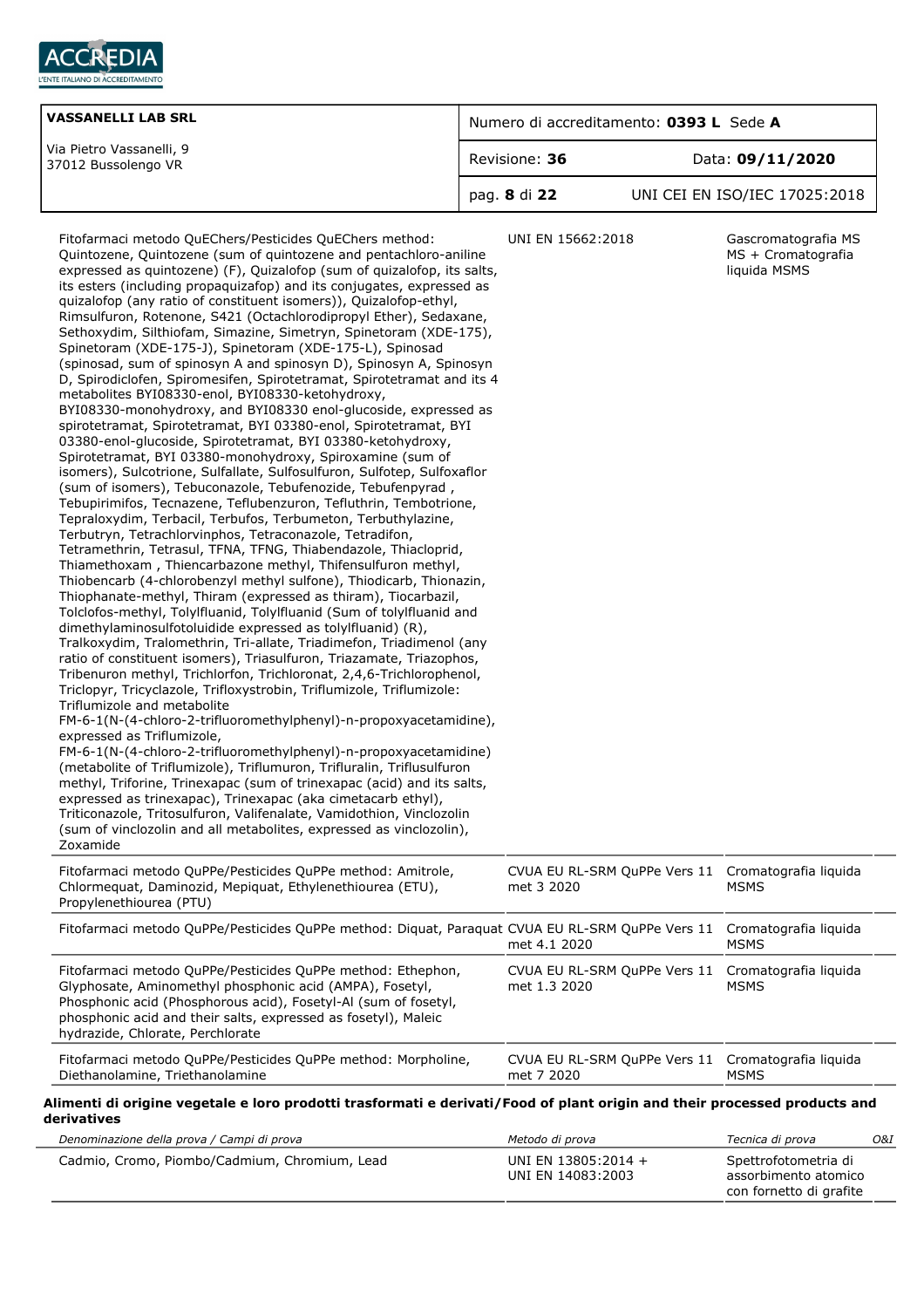

| <b>VASSANELLI LAB SRL</b>                                                                                                                                                                                                                                                                                                                                                                |                                                              | Numero di accreditamento: 0393 L Sede A                          |                                                                   |     |
|------------------------------------------------------------------------------------------------------------------------------------------------------------------------------------------------------------------------------------------------------------------------------------------------------------------------------------------------------------------------------------------|--------------------------------------------------------------|------------------------------------------------------------------|-------------------------------------------------------------------|-----|
| Via Pietro Vassanelli, 9<br>37012 Bussolengo VR                                                                                                                                                                                                                                                                                                                                          | Revisione: 36                                                |                                                                  | Data: 09/11/2020                                                  |     |
|                                                                                                                                                                                                                                                                                                                                                                                          | pag. 9 di 22                                                 |                                                                  | UNI CEI EN ISO/IEC 17025:2018                                     |     |
| Rame/Copper                                                                                                                                                                                                                                                                                                                                                                              | Rapporti ISTISAN 1996/34 pag<br>$85 + pag 119$               |                                                                  | Spettrofotometria di<br>assorbimento atomico                      |     |
| Alimenti non grassi/Non fatty foods                                                                                                                                                                                                                                                                                                                                                      |                                                              |                                                                  |                                                                   |     |
| Denominazione della prova / Campi di prova                                                                                                                                                                                                                                                                                                                                               | Metodo di prova                                              |                                                                  | Tecnica di prova                                                  | O&I |
| Dithiocarbamates (dithiocarbamates expressed as CS2, including<br>maneb, mancozeb, metiram, propineb, thiram and ziram)                                                                                                                                                                                                                                                                  | UNI EN 12396-2:1999                                          |                                                                  | Gascromatografia MS                                               |     |
| <b>Bevande spiritose/Spirit drinks</b>                                                                                                                                                                                                                                                                                                                                                   |                                                              |                                                                  |                                                                   |     |
| Denominazione della prova / Campi di prova                                                                                                                                                                                                                                                                                                                                               | Metodo di prova                                              |                                                                  | Tecnica di prova                                                  | O&I |
| Acidità totale, Acidità fissa, Acidità volatile/Total acidity, Fixed acidity,<br><b>Volatile Acidity</b>                                                                                                                                                                                                                                                                                 | Reg CE 2870/2000 19/12/2000<br>UE L108 23/04/2016            | GU CE L333 29/12/2000 All III.3<br>Reg UE 635/2016 22/04/2016 GU | Titolazione                                                       |     |
| Dibutyl phthalate (DBP), Bis (2-ethylhexyl) phthalate (DEHP), Butyl<br>benzyl phthalate (BBP), Di-isobutyl phthalate (DiBP)                                                                                                                                                                                                                                                              |                                                              | Risoluzione OIV OENO 521 2013                                    | Gascromatografia<br>MS/MS                                         |     |
| Estratto secco totale/Total dry extract                                                                                                                                                                                                                                                                                                                                                  | OIV-MA-BS-10 R2009                                           |                                                                  | Calcolo                                                           |     |
| Massa volumica a 20 °C e Densità relativa a 20 °C/Density (20°C)                                                                                                                                                                                                                                                                                                                         | OIV-MA-BS-06 R2009                                           |                                                                  | Densimetria ad<br>oscillazione di<br>frequenza                    |     |
| Sostanze volatili e metanolo (Metanolo, 1-Propanolo,<br>2-Metil, 1-Propanolo, 2-Metil, 1-Butanolo, 3-Metil, 1-Butanolo, Acetato<br>di etile, 1-Butanolo, 2-Butanolo, Acetaldeide, Acetale)/Volatile<br>substances and methanol (Methanol, Propan-1-ol,<br>2-methylpropan-1-ol, 2-methyl-butan-1-ol, 3-methyl-butan-1-ol,<br>Ethyl acetate, butan-1-ol, butan-2-ol, Acetaldehyde, Acetal) | Reg CE 2870/2000 19/12/2000<br>GU CE L333 29/12/2000 All III |                                                                  | Gascromatografia FID                                              |     |
| Titolo alcolometrico volumico/Real alcoholic strength                                                                                                                                                                                                                                                                                                                                    | Reg CE 2870/2000 19/12/2000<br>$I + App II$ met B            | GU CE L333 29/12/2000 All I App Densimetria ad                   | Distillazione +<br>oscillazione di<br>frequenza                   |     |
| <b>Birra/Beer</b>                                                                                                                                                                                                                                                                                                                                                                        |                                                              |                                                                  |                                                                   |     |
| Denominazione della prova / Campi di prova                                                                                                                                                                                                                                                                                                                                               | Metodo di prova                                              |                                                                  | Tecnica di prova                                                  | O&I |
| Acidità totale/Total acidity                                                                                                                                                                                                                                                                                                                                                             | DM 21/09/1970 SO GU nº 105<br>28/04/1971 Met 8               |                                                                  | Titolazione                                                       |     |
| Acidità volatile/Volatile Acidity                                                                                                                                                                                                                                                                                                                                                        | DM 21/09/1970 SO GU nº 105<br>28/04/1971 Met 9               |                                                                  | Titolazione                                                       |     |
| Ceneri e alcalinità delle ceneri /Ash and Alkalinity of ash                                                                                                                                                                                                                                                                                                                              | DM 21/09/1970 SO GU nº 105<br>28/04/1971 Met 10              |                                                                  | Incenerimento +<br>Titolazione                                    |     |
| Estratto (da calcolo)/Extract (by calculation)                                                                                                                                                                                                                                                                                                                                           | DM 21/09/1970 SO GU nº 105<br>28/04/1971 Met 6               |                                                                  | Calcolo                                                           |     |
| Grado alcolico/Alcoholic strength                                                                                                                                                                                                                                                                                                                                                        | DM 21/09/1970 SO GU nº 105<br>28/04/1971 Met 5               |                                                                  | Distillazione +<br>Densimetria ad<br>oscillazione di<br>frequenza |     |
| Grado saccarometrico (da calcolo)/Original Exctract (Plato - by<br>calculation)                                                                                                                                                                                                                                                                                                          | DM 21/09/1970 SO GU nº 105<br>28/04/1971 Met 7               |                                                                  | Calcolo                                                           |     |
| Limpidità /Limpidity                                                                                                                                                                                                                                                                                                                                                                     | DM 21/09/1970 SO GU nº 105<br>28/04/1971 Met 3               |                                                                  | Titolazione                                                       |     |
| Peso specifico a 20° C/Specific gravity at 20°C                                                                                                                                                                                                                                                                                                                                          | DM 21/09/1970 SO GU nº 105<br>28/04/1971 Met 4               |                                                                  | Densimetria ad<br>oscillazione di<br>frequenza                    |     |
|                                                                                                                                                                                                                                                                                                                                                                                          |                                                              |                                                                  |                                                                   |     |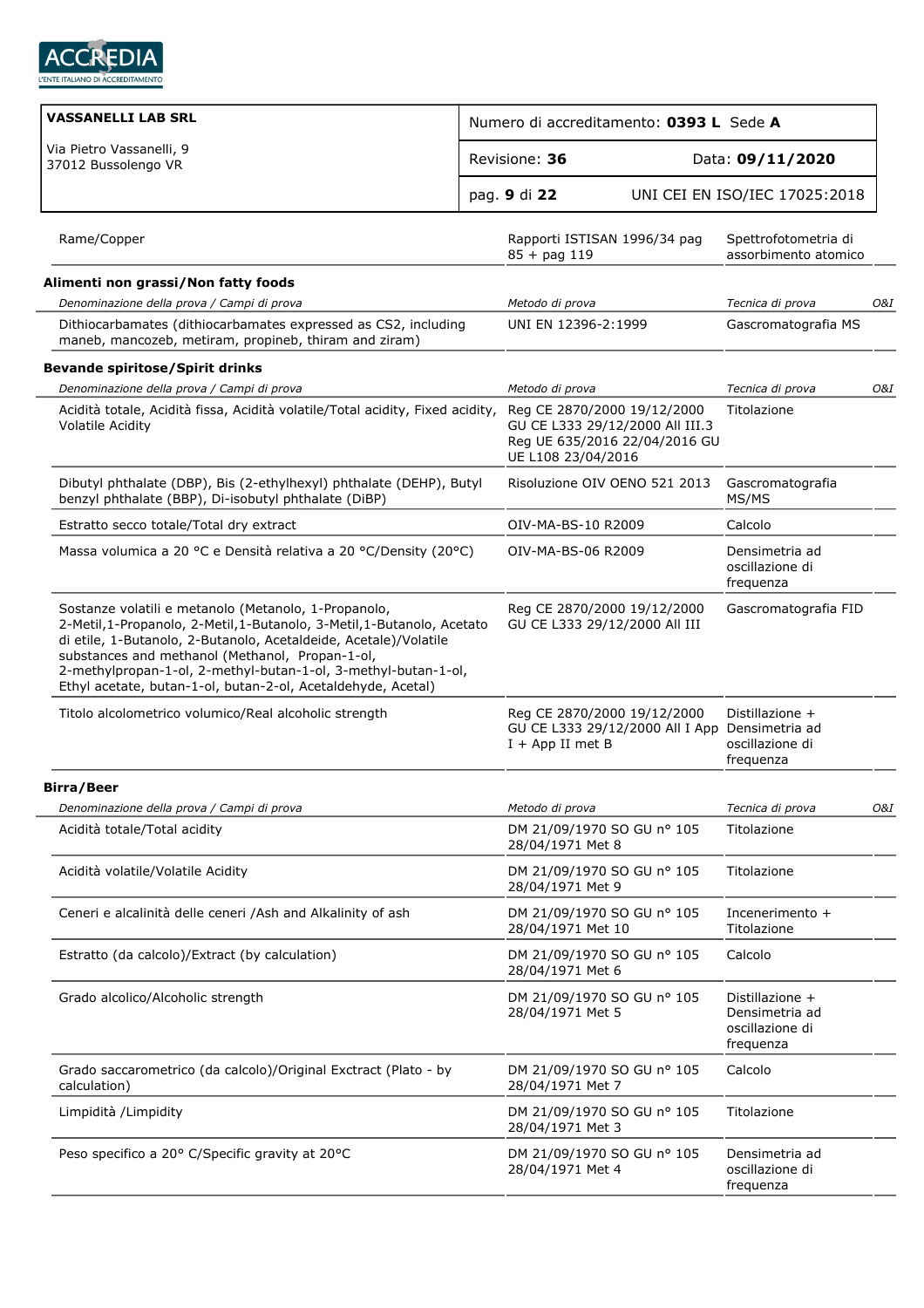

L.

| <b>VASSANELLI LAB SRL</b>                       | Numero di accreditamento: 0393 L Sede A |                               |
|-------------------------------------------------|-----------------------------------------|-------------------------------|
| Via Pietro Vassanelli, 9<br>37012 Bussolengo VR | Revisione: 36                           | Data: 09/11/2020              |
|                                                 | pag. 10 di 22                           | UNI CEI EN ISO/IEC 17025:2018 |

## **Cereali e derivati/Cereals and their processed products**

| Denominazione della prova / Campi di prova                                                                                                                                                                                                                                                                                                                                                                                                                                                                                                                                                                                                                                                   | Metodo di prova        | Tecnica di prova                     | O&I |
|----------------------------------------------------------------------------------------------------------------------------------------------------------------------------------------------------------------------------------------------------------------------------------------------------------------------------------------------------------------------------------------------------------------------------------------------------------------------------------------------------------------------------------------------------------------------------------------------------------------------------------------------------------------------------------------------|------------------------|--------------------------------------|-----|
| Aflatossina B1, Aflatossina B2, Aflatossina G1, Aflatossina G2,<br>Aflatossine totali (B1, B2, G1, G2) (da calcolo), Ocratossina A,<br>Deossinivalenolo, Fumonisina B1, Fumonisina B2 + Fumonisina B1 +<br>Fumonisina B2 (da calcolo), Zearalenone (ZEA)/ Aflatoxin B1,<br>Aflatoxin B2, Aflatoxin G1, Aflatoxin G2, Aflatoxins sum (B1, B2, G1,<br>G2), (by calculation), Ochratoxin A (OTA), Deoxynivalenol (DON),<br>Fumonisin B1, Fumonisin B2, Fumonisin B1 + Fumonisin B2 (by<br>calculation), Zearalenon Aflatoxins B1, B2, G1, G2 $> 0.5 \mu q/Kq$ ;<br>Ochratoxin $A > 0.5$ ug/Kg;<br>Deoxynivalenol $>$ 50 µg/Kg;<br>Fumonisins $B1,B2 > 100 \mu q/Kq$ ;<br>Zearalenon $>$ 5 µg/Kg | POP 379 rev. 1 2018    | Cromatografia liguida<br><b>MSMS</b> |     |
| Cereali, frutti in quscio e prodotti derivati/Cereal, Nuts and by products.                                                                                                                                                                                                                                                                                                                                                                                                                                                                                                                                                                                                                  |                        |                                      |     |
| Denominazione della prova / Campi di prova                                                                                                                                                                                                                                                                                                                                                                                                                                                                                                                                                                                                                                                   | Metodo di prova        | Tecnica di prova                     | O&I |
| Aflatoccina R1 Aflatoccina R2 Aflatoccina G1 Aflatoccina G2                                                                                                                                                                                                                                                                                                                                                                                                                                                                                                                                                                                                                                  | IINITEN ISO 16050.2011 | Cromatografia liquida                |     |

| Aflatossina B1, Aflatossina B2, Aflatossina G1, Aflatossina G2,          | UNI EN ISO 16050:2011 | -Cromatografia liquida |
|--------------------------------------------------------------------------|-----------------------|------------------------|
| Aflatossine totali (B1, B2, G1, G2) (da calcolo)/Aflatoxin B1, Aflatoxin |                       | FLD.                   |
| B2, Aflatoxin G1, Aflatoxin G2, Aflatoxins sum (B1, B2, G1, G2), (by     |                       |                        |
| calculation)                                                             |                       |                        |

#### **Mosti concentrati rettificati/Rectified concentrated grape must**

| Denominazione della prova / Campi di prova                                              | Metodo di prova    | Tecnica di prova<br>O&I             |
|-----------------------------------------------------------------------------------------|--------------------|-------------------------------------|
| Acidità totale/Total acidity                                                            | OIV-MA-F1-05 R2011 | Titolazione                         |
| Anidride solforosa totale/Total sulphur dioxide                                         | OIV-MA-F1-07 R2011 | Distillazione +<br>Titolazione      |
| Caratteristiche cromatiche/Chromatic properties                                         | OIV-MA-F1-08 R2011 | Spettrofotometria<br>UV-VIS         |
| Cationi totali/Total cations                                                            | OIV-MA-F1-09 R2012 | Titolazione                         |
| Conduttività/Conductivity                                                               | OIV-MA-F1-01 R2011 | Conducibilità                       |
| Idrossimetilfurfurale/Hydroxymethylfurfural (HMF)                                       | OIV-MA-F1-02 R2011 | Cromatografia liguida<br><b>DAD</b> |
| Indice di Folin-Ciocalteu/Folin-Ciocalteu Index (IFC)                                   | OIV-MA-F1-13 R2015 | Spettrofotometria<br>UV-VIS         |
| Meso-inositolo, Scillo-inositolo, Saccarosio/Meso-inositol,<br>Scyllo-inositol, Sucrose | OIV-MA-F1-12 R2015 | Gascromatografia FID                |
| рH                                                                                      | OIV-MA-F1-06 R2011 | Potenziometria                      |

## **Mosti concentrati,Mosti concentrati rettificati/Concentrated grape must, Rectified concentrated grape must**

| Denominazione della prova / Campi di prova                          | Metodo di prova    | Tecnica di prova                                                  | 0&I |
|---------------------------------------------------------------------|--------------------|-------------------------------------------------------------------|-----|
| Titolo alcolometrico volumico effettivo/Acquired alcoholic strength | OIV-MA-F1-03 R2011 | Distillazione +<br>Densimetria ad<br>oscillazione di<br>freguenza |     |

#### **Mosti, Mosti concentrati,Mosti concentrati rettificati/Grape must, Concentrated grape must, Rectified concentrated grape must**

| Denominazione della prova / Campi di prova                                                       | Metodo di prova     | Tecnica di prova | O&I . |
|--------------------------------------------------------------------------------------------------|---------------------|------------------|-------|
| Tenore zuccherino (Grado rifrattometrico Brix)/Sugar concentration<br>(Refractive index at 20°C) | OIV-MA-AS2-02 R2012 | Rifrattometria   |       |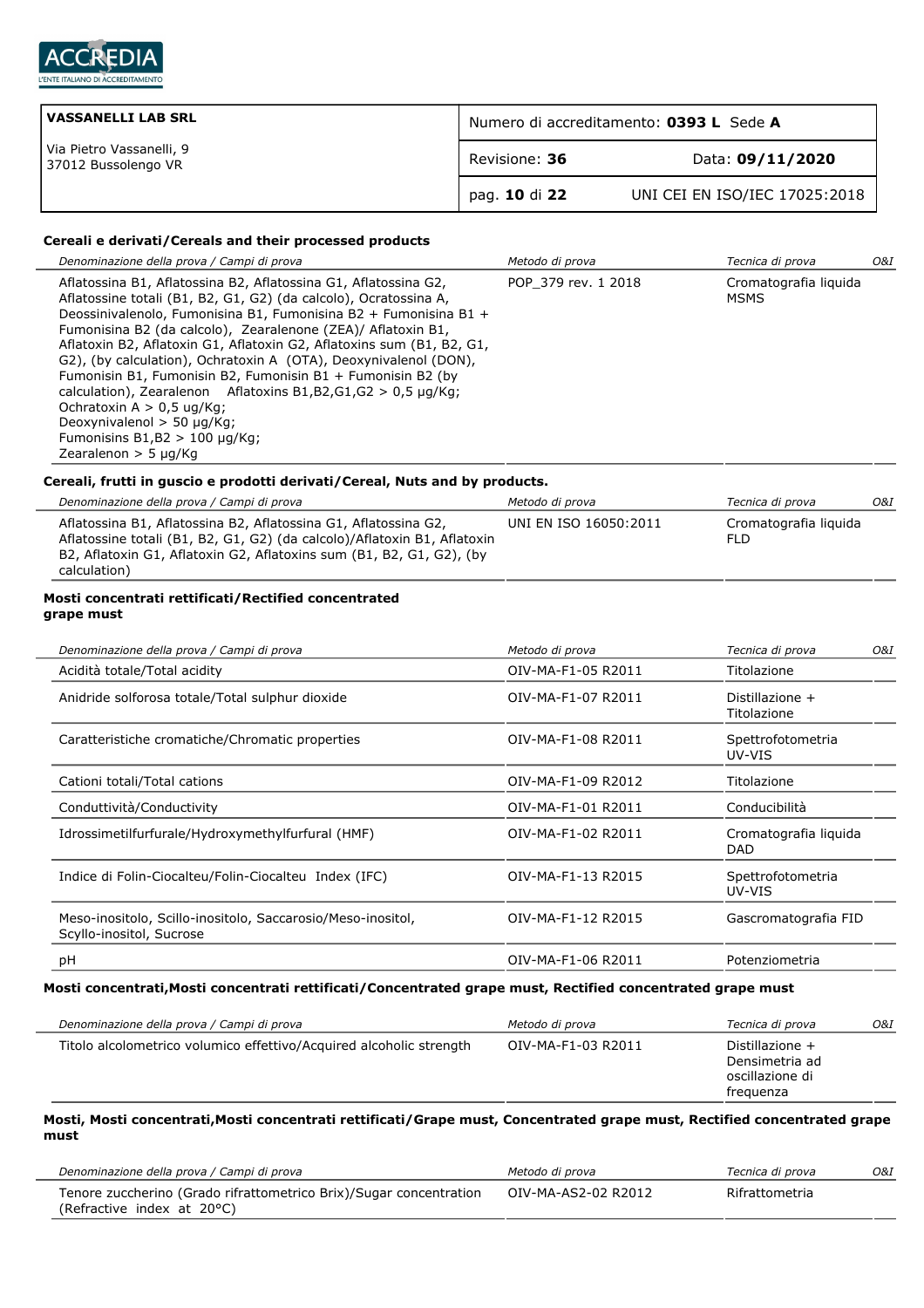

| <b>VASSANELLI LAB SRL</b>                       | Numero di accreditamento: 0393 L Sede A |                               |  |
|-------------------------------------------------|-----------------------------------------|-------------------------------|--|
| Via Pietro Vassanelli, 9<br>37012 Bussolengo VR | Revisione: 36                           | Data: 09/11/2020              |  |
|                                                 | ` pag. 11 di 22                         | UNI CEI EN ISO/IEC 17025:2018 |  |

#### **Oli d'oliva/Olive oils**

| Denominazione della prova / Campi di prova                                                           | Metodo di prova                                                                                                                             | Tecnica di prova<br>O&I     |     |
|------------------------------------------------------------------------------------------------------|---------------------------------------------------------------------------------------------------------------------------------------------|-----------------------------|-----|
| Acidità/Acidity                                                                                      | Reg CEE 2568/1991 11/07/1991<br><b>GU CEE</b><br>L248 05/09/1991 All II<br>Reg UE 1227/2016 27/07/2016<br>GU UE L202/7 28/07/2016 All I     | Titolazione                 |     |
| Analisi spettrofotometrica nell'ultravioletto/Spectrophotometric<br>investigation in the ultraviolet | Reg CEE 2568/1991 11/07/1991<br><b>GU CEE</b><br>L248 05/09/1991 All IX<br>Reg UE 1833/2015 12/10/2015<br>GU UE L266/29 13/10/2015 All<br>Ш | Spettrofotometria<br>UV-VIS |     |
| Esteri metilici degli acidi grassi/Fatty acid methyl esters                                          | Reg CEE 2568/1991 11/07/1991<br>GU CEE L248 05/09/1991 All X<br>Reg UE 1833/2015 12/10/2015<br>GU UE L266/29 13/10/2015 All IV              | Gascromatografia FID        |     |
| Numero di perossidi/Peroxide value                                                                   | Reg CEE 2568/1991 11/07/1991<br>GU CEE L248 05/09/1991 All III<br>REG UE 1748/2016 GU CE L273<br>08/10/2016 All I                           | Titolazione                 |     |
| Prodotti enologici a base di ammonio fosfato/ Oenological products based on ammonium phosphate       |                                                                                                                                             |                             |     |
| Denominazione della prova / Campi di prova                                                           | Metodo di prova                                                                                                                             | Tecnica di prova            | O&I |
| Fosetyl, Phosphonic acid (Phosphorous acid) (>1 mg/kg)                                               | POP 481 REV, 2 2020                                                                                                                         | Cromatografia liguida       |     |

**Prodotti fitosanitari (mezzi tecnici) destinati alle colture biologiche: Microrganismi, Prodotti a base di rame, Prodotti a base di zolfo, Prodotti a base di piretrine/ Crop protection products (technical means) for organic crops: Micro-organisms, Copper-based products, Sulfur-based products, Pyrethrine-based products**

MSMS

| Denominazione della prova / Campi di prova               | Metodo di prova       | Tecnica di prova              | O&I |
|----------------------------------------------------------|-----------------------|-------------------------------|-----|
| Fosetyl, Phosphonic acid (Phosphorous acid) (>0,1 mg/kg) | POP 481 REV. 2 2020   | Cromatografia liguida<br>MSMS |     |
| Riso (semigreggio e lavorato)/ Rice (husked and milled)  |                       |                               |     |
| Denominazione della prova / Campi di prova               | Metodo di prova       | Tecnica di prova              | O&I |
| Arsenico inorganico/Inorganic arsenic                    | UNI CEN/TS 16731:2014 | ICP-OES                       |     |

**Spezie, Caffè, Caffè verde, Cacao, Erbe aromatiche ed infusionali, Frutta fresca e frutta secca e relativi prodotti trasformati, Prodotti ortofrutticoli ad alto contenuto di olio (frutta a guscio, semi e frutti oleaginosi) e loro trasformati/ Spices, Coffee, Green coffee, Cocoa, Aromatic herbs, Herbal teas, Fresh and dried fruits and their processed products, Fruit and vegetable products with a high oil content (nuts, seeds and oleaginous fruits) and their processed products**

| Denominazione della prova / Campi di prova                                                                                                          | Metodo di prova                                                          |                                      | O&I |
|-----------------------------------------------------------------------------------------------------------------------------------------------------|--------------------------------------------------------------------------|--------------------------------------|-----|
| Aflatossina B1, Aflatossina B2, Aflatossina G1, Aflatoxin G1,<br>Aflatossina G2, Aflatossine totali (B1, B2, G1, G2) (da calcolo),<br>Ocratossina A | POP 379 rev. 1 2018                                                      | Cromatografia liguida<br><b>MSMS</b> |     |
| Aflatoxin B1, Aflatoxin B2, Aflatoxin G1, Aflatoxin G2, Aflatoxins sum                                                                              |                                                                          |                                      |     |
| (B1, B2, G1, G2) (by calculation), Ochratoxin A (OTA)                                                                                               |                                                                          |                                      |     |
| Aflatoxins B1, B2, G1, G2 > 0, 5 $\mu$ g/Kg;                                                                                                        |                                                                          |                                      |     |
| Ochratoxin $A > 0.5 \mu q/Kq$                                                                                                                       |                                                                          |                                      |     |
| Suoli agricoli (terreni)/Agricultural soils                                                                                                         |                                                                          |                                      |     |
| Denominazione della prova / Campi di prova                                                                                                          | Metodo di prova                                                          | Tecnica di prova                     | O&I |
| pH in acqua/pH in water                                                                                                                             | DM 13/09/1999 SO nº 185 GU nº potenziometria<br>248 21/10/1999 Met III.1 |                                      |     |
| Vegetali e Prodotti vegetali/Vegetals and their processed products                                                                                  |                                                                          |                                      |     |
| Denominazione della prova / Campi di prova                                                                                                          | Metodo di prova                                                          | Tecnica di prova                     | O&I |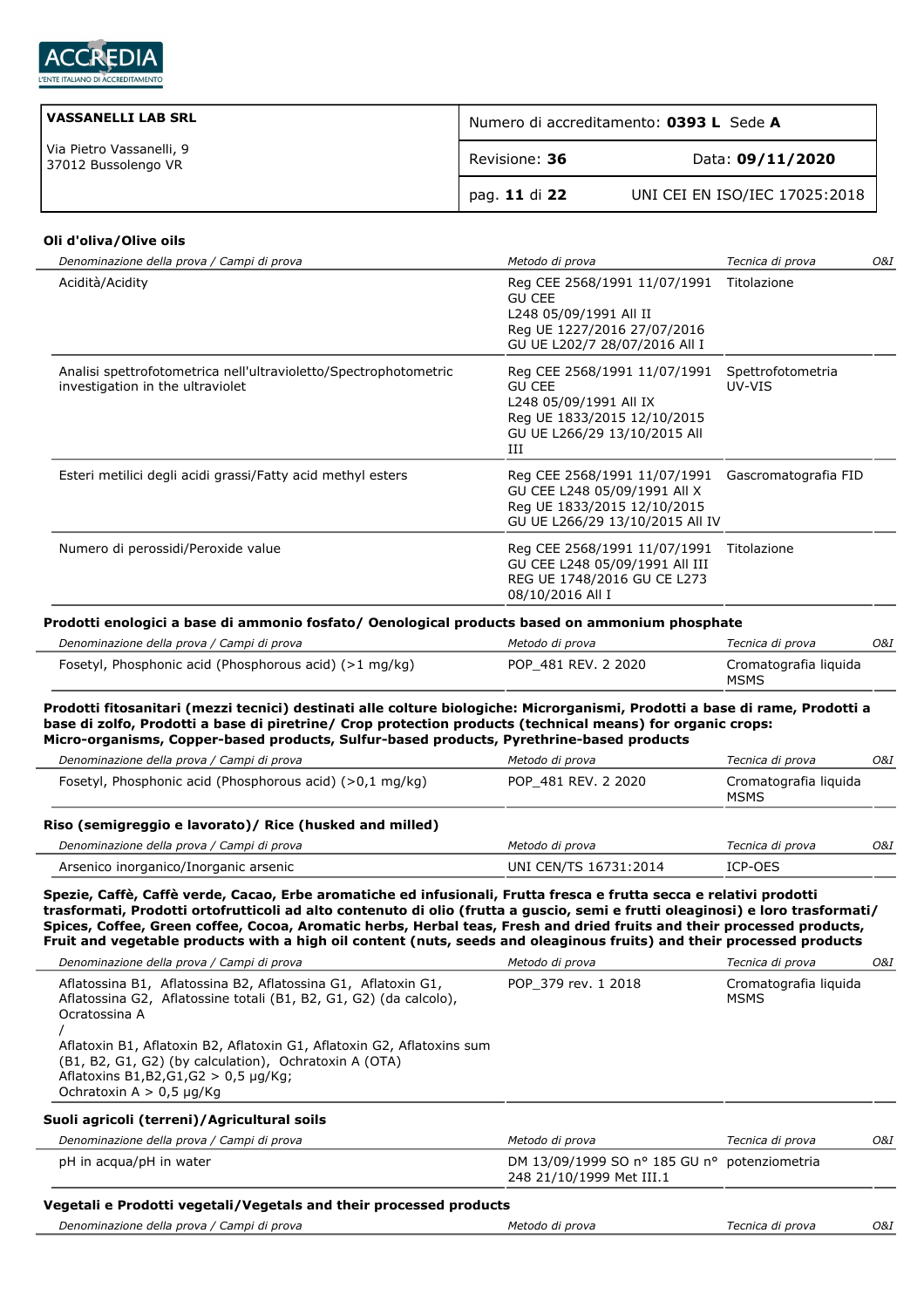

| <b>VASSANELLI LAB SRL</b>                                                                                                                                                                                                                                                                                                                                                             | Numero di accreditamento: 0393 L Sede A |                                                                              |  |                                                                   |     |
|---------------------------------------------------------------------------------------------------------------------------------------------------------------------------------------------------------------------------------------------------------------------------------------------------------------------------------------------------------------------------------------|-----------------------------------------|------------------------------------------------------------------------------|--|-------------------------------------------------------------------|-----|
| Via Pietro Vassanelli, 9<br>37012 Bussolengo VR                                                                                                                                                                                                                                                                                                                                       | Revisione: 36                           |                                                                              |  | Data: 09/11/2020                                                  |     |
|                                                                                                                                                                                                                                                                                                                                                                                       | pag. 12 di 22                           |                                                                              |  | UNI CEI EN ISO/IEC 17025:2018                                     |     |
| Fitofarmaci metodo QuPPe/Pesticides QuPPe method: Bromuro<br>inorganico totale/Total inorganic Bromide                                                                                                                                                                                                                                                                                |                                         | met 1.4 2020                                                                 |  | CVUA EU RL-SRM QuPPe Vers 11 Cromatografia liquida<br><b>MSMS</b> |     |
| Nitrati, Nitriti/Nitrates, Nitrites                                                                                                                                                                                                                                                                                                                                                   |                                         | UNI EN 12014-2:2018                                                          |  | Cromatografia ionica                                              |     |
| Vini bianchi/White wines                                                                                                                                                                                                                                                                                                                                                              |                                         |                                                                              |  |                                                                   |     |
| Denominazione della prova / Campi di prova                                                                                                                                                                                                                                                                                                                                            |                                         | Metodo di prova                                                              |  | Tecnica di prova                                                  | O&I |
| Carbossimetilcellulosa (CMC)/Carboxymethyl cellulose (CMC)                                                                                                                                                                                                                                                                                                                            |                                         | OIV-MA-AS315-22 R2010                                                        |  | Spettrofotometria<br>UV-VIS                                       |     |
| Vini, Mosti, Mosti concentrati, Mosti concentrati rettificati/Wine, Grape must, Concentrated grape must, Rectified<br>concentrated<br>grape must                                                                                                                                                                                                                                      |                                         |                                                                              |  |                                                                   |     |
| Denominazione della prova / Campi di prova                                                                                                                                                                                                                                                                                                                                            |                                         | Metodo di prova                                                              |  | Tecnica di prova                                                  | O&I |
| Ocratossina A/Ochratoxin A                                                                                                                                                                                                                                                                                                                                                            |                                         | OIV-MA-AS315-10 R2011                                                        |  | Cromatografia liquida<br>FLD o MS/MS                              |     |
| Vini, Mosti, Sottoprodotti del sughero/Wine, Grape must, Cork by-products                                                                                                                                                                                                                                                                                                             |                                         |                                                                              |  |                                                                   |     |
| Denominazione della prova / Campi di prova                                                                                                                                                                                                                                                                                                                                            |                                         | Metodo di prova                                                              |  | Tecnica di prova                                                  | O&I |
| 2,4,6-Tricloroanisolo, 2,3,4,6-Tetracloroanisolo,<br>2,4,6-Tribromoanisolo, Guaiacolo, Geosmina/ 2,4,6-Trichloroanisole,<br>2,3,4,6-Tetrachloroanisole, 2,4,6-Tribromoanisole, Guaiacol, Geosmin<br>(2,4,6-Tricloroanisolo, 2,4,6-Tribromoanisolo (>0,2 ng/l o ng/g);<br>2,3,4,6-Tetracloroanisolo (>0,6 ng/l o ng/g); Guaiacolo (>2 µg/l o<br>$\mu$ g/g); Geosmina (>5 ng/l o ng/g)) |                                         | POP 149 rev.6 2019                                                           |  | Gascromatografia<br>MS/MS                                         |     |
| Vini, Mosti/Wine, Grape must                                                                                                                                                                                                                                                                                                                                                          |                                         |                                                                              |  |                                                                   |     |
| Denominazione della prova / Campi di prova                                                                                                                                                                                                                                                                                                                                            |                                         | Metodo di prova                                                              |  | Tecnica di prova                                                  | O&I |
| Acidità fissa/Fixed acidity                                                                                                                                                                                                                                                                                                                                                           |                                         | OIV-MA-AS313-03 R2009                                                        |  | Titolazione                                                       |     |
| Acidità totale/Total acidity                                                                                                                                                                                                                                                                                                                                                          |                                         | OIV-MA-AS313-01 R2015                                                        |  | Titolazione                                                       |     |
| Acidità volatile (distillazione)/Volatile Acidity (distillation) (Acidità<br>volatile (distillazione) (>0,02 g/l))                                                                                                                                                                                                                                                                    |                                         | POP 161 rev. 3 2017                                                          |  | Spettrofotometria<br>UV-VIS a Flusso<br>Continuo                  |     |
| Acidità volatile/Volatile Acidity                                                                                                                                                                                                                                                                                                                                                     |                                         | OIV-MA-AS313-02 R2015                                                        |  | Distillazione +<br>Titolazione                                    |     |
| Acido malico, Acido lattico, Acido citrico, Acido tartarico, Acido<br>acetico/Malic acid, Lactic acid, Tartaric acid, Acetic acid                                                                                                                                                                                                                                                     |                                         | OIV-MA-AS313-04 R2009                                                        |  | Cromatografia liquida<br>DAD                                      |     |
| Acido sorbico/Sorbic acid                                                                                                                                                                                                                                                                                                                                                             |                                         | OIV-MA-AS313-20 R2006                                                        |  | Cromatografia liquida<br>$DAD + UV$                               |     |
| Ammine biogene: Cadaverina, Istamina, Putrescina, Tiramina/Biogenic OIV-MA-AS315-18 R2009<br>amines: Cadaverine, Histamine, Putrescine, Tyramine                                                                                                                                                                                                                                      |                                         |                                                                              |  | Cromatografia liquida<br>FLD                                      |     |
| Anidride solforosa libera, anidride solforosa totale (distillazione)/Free<br>Sulfur Dioxide, Total Sulfur Dioxide (distillation) (Anidride solforosa<br>libera (>1 mg/l), anidride solforosa totale (>2 mg/l))                                                                                                                                                                        |                                         | POP 156 rev. 3 2017                                                          |  | Spettrofotometria<br>UV-VIS a Flusso<br>Continuo                  |     |
| Anidride solforosa libera, anidride solforosa totale/Free Sulfur Dioxide, OIV-MA-AS323-04A1 R2018,<br><b>Total Sulfur Dioxide</b>                                                                                                                                                                                                                                                     |                                         | OIV-MA-AS323-04A2 R2018,<br>OIV-MA-AS323-04B R2009,<br>OIV-MA-AS323-05 R2009 |  | Distillazione +<br>Titolazione                                    |     |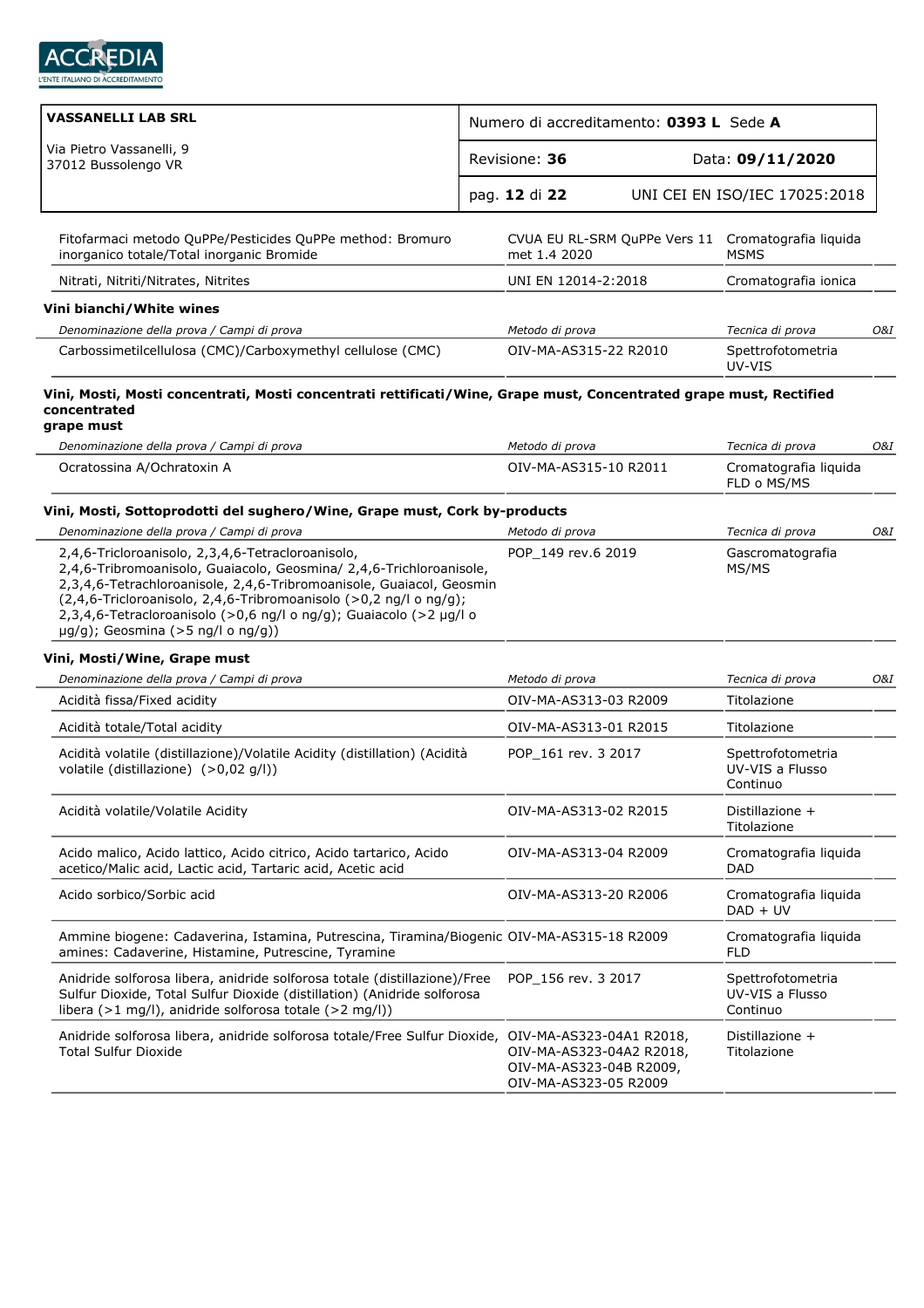

| <b>VASSANELLI LAB SRL</b>                                                                                                                                                                                                                                                                                                                                                                                                                                                                                                                                                                                                                                                                                                                                                                                                                                                                                                                                                                                                                                |                       | Numero di accreditamento: 0393 L Sede A                                   |                                                |     |
|----------------------------------------------------------------------------------------------------------------------------------------------------------------------------------------------------------------------------------------------------------------------------------------------------------------------------------------------------------------------------------------------------------------------------------------------------------------------------------------------------------------------------------------------------------------------------------------------------------------------------------------------------------------------------------------------------------------------------------------------------------------------------------------------------------------------------------------------------------------------------------------------------------------------------------------------------------------------------------------------------------------------------------------------------------|-----------------------|---------------------------------------------------------------------------|------------------------------------------------|-----|
| Via Pietro Vassanelli, 9<br>37012 Bussolengo VR                                                                                                                                                                                                                                                                                                                                                                                                                                                                                                                                                                                                                                                                                                                                                                                                                                                                                                                                                                                                          | Revisione: 36         |                                                                           | Data: 09/11/2020                               |     |
|                                                                                                                                                                                                                                                                                                                                                                                                                                                                                                                                                                                                                                                                                                                                                                                                                                                                                                                                                                                                                                                          | pag. 13 di 22         |                                                                           | UNI CEI EN ISO/IEC 17025:2018                  |     |
| Densità relativa, Titolo alcolometrico volumico effettivo, Zuccheri<br>riduttori, Titolo alcolometrico volumico totale (da calcolo), Estratto<br>secco totale (da calcolo), Estratto secco ridotto (da calcolo), Estratto<br>non riduttore (da calcolo), Acidità totale, Acidità volatile, pH (metodo<br>automatizzato)/Specific gravity at 20°C, Actual alcoholic strength by<br>volume, Reducing sugars, Total alcoholic strength by volume<br>(calculation), Total dry extract (by calculation), Reduced extract (by<br>calculation), Sugar free extract (by calculation), Total acidity, Volatile<br>acidity, pH (automated method) (Densità relativa (0,989 -1,006 a<br>20°C), Titolo alcolometrico volumico effettivo (8,4 - 17,5 %vol),<br>Zuccheri riduttori (1,2 - 20,0 g/l), Titolo alcolometrico volumico totale<br>(calcolo %vol), Estratto secco totale (calcolo g/l), Estratto secco<br>ridotto (calcolo g/l), Estratto non riduttore (calcolo g/l), Acidità totale<br>(3,7 - 11,2 g/l), Acidità volatile (0,1 - 1,2 g/l), pH (3,0 - 4,0)) | POP_155 rev. 5 2019   |                                                                           | Spettrofotometria<br>FT-IR                     |     |
| Diglucoside malvosidico (Ibridi Produttori Diretti)<br>(qualitativo)/Malvidin diglucoside (qualitative)                                                                                                                                                                                                                                                                                                                                                                                                                                                                                                                                                                                                                                                                                                                                                                                                                                                                                                                                                  | OIV-MA-AS315-03 R2009 |                                                                           | Spettrofotometria<br>UV-VIS                    |     |
| Estratto ridotto, Estratto non riduttore (da calcolo)/Reduced extract,<br>Sugar free extraxt (by calculation)                                                                                                                                                                                                                                                                                                                                                                                                                                                                                                                                                                                                                                                                                                                                                                                                                                                                                                                                            |                       | OIV-MA-AS2-03B R2012 +<br>OIV-MA-AS311-02: R2009                          | Calcolo                                        |     |
| Estratto ridotto, Estratto non riduttore (da calcolo)/Reduced extract,<br>Sugar free extraxt (by calculation)                                                                                                                                                                                                                                                                                                                                                                                                                                                                                                                                                                                                                                                                                                                                                                                                                                                                                                                                            |                       | OIV-MA-AS2-03B R2012 +<br>OIV-MA-AS311-01A R2016                          | Calcolo                                        |     |
| Estratto ridotto, Estratto non riduttore (da calcolo)/Reduced extract,<br>Sugar free extraxt (by calculation)                                                                                                                                                                                                                                                                                                                                                                                                                                                                                                                                                                                                                                                                                                                                                                                                                                                                                                                                            | OIV-MA-AS311-03 R2016 | OIV-MA-AS2-03B R2012 +                                                    | Calcolo                                        |     |
| Estratto secco totale/Total dry matter                                                                                                                                                                                                                                                                                                                                                                                                                                                                                                                                                                                                                                                                                                                                                                                                                                                                                                                                                                                                                   | OIV-MA-AS2-03B R2012  |                                                                           | Calcolo                                        |     |
| Ferro/Iron                                                                                                                                                                                                                                                                                                                                                                                                                                                                                                                                                                                                                                                                                                                                                                                                                                                                                                                                                                                                                                               |                       | OIV-MA-AS322-05A R2009                                                    | Spettrofotometria di<br>assorbimento atomico   |     |
| Glucosio e Fruttosio/Glucose and Fructose                                                                                                                                                                                                                                                                                                                                                                                                                                                                                                                                                                                                                                                                                                                                                                                                                                                                                                                                                                                                                | OIV-MA-AS311-02 R2009 |                                                                           | Enzimatica                                     |     |
| Lieviti, batteri lattici, batteri acetici (Conta)/Enumeration of Yeast,<br>Lactic acid bacteria, acetic bacteria                                                                                                                                                                                                                                                                                                                                                                                                                                                                                                                                                                                                                                                                                                                                                                                                                                                                                                                                         | OIV-MA-AS4-01 R2010   |                                                                           | Filtrazione conta                              |     |
| Massa volumica a 20 °C e Densità relativa a 20 °C /Density at 20°C<br>and specific gravity at 20°C                                                                                                                                                                                                                                                                                                                                                                                                                                                                                                                                                                                                                                                                                                                                                                                                                                                                                                                                                       |                       | OIV-MA-AS2-01A R2012 p.to 5                                               | Densimetria ad<br>oscillazione di<br>frequenza |     |
| Metanolo/Methanol                                                                                                                                                                                                                                                                                                                                                                                                                                                                                                                                                                                                                                                                                                                                                                                                                                                                                                                                                                                                                                        |                       | OIV-MA-AS312-03A R2015                                                    | Gascromatografia FID                           |     |
| pH                                                                                                                                                                                                                                                                                                                                                                                                                                                                                                                                                                                                                                                                                                                                                                                                                                                                                                                                                                                                                                                       | OIV-MA-AS313-15 R2011 |                                                                           | Potenziometria                                 |     |
| Rame/Copper                                                                                                                                                                                                                                                                                                                                                                                                                                                                                                                                                                                                                                                                                                                                                                                                                                                                                                                                                                                                                                              | OIV-MA-AS322-06 R2009 |                                                                           | Spettrofotometria di<br>assorbimento atomico   |     |
| Titolo alcolometrico volumico effettivo, Titolo alcolometrico volumico<br>potenziale (da calcolo), Titolo alcolometrico volumico totale (da<br>calcolo), Titolo alcolometrico massico effettivo, Titolo alcometrico<br>massico potenziale (da calcolo), Titolo alcolometrico massico totale<br>(da calcolo)/Actual alcoholic strength by volume, Potential alcoholic<br>strength by volume (calculation), Total alcoholic strength by volume<br>(calculation), Actual alcoholic strength by mass, Potential alcoholic<br>strength by mass(calculation), Total alcoholic strength by mass<br>(calculation)                                                                                                                                                                                                                                                                                                                                                                                                                                                |                       | OIV-MA-AS312-01A R2016 All. 4B Distillazione +<br>+ OIV-MA-AS311-02 R2009 | Densimetria ad<br>oscillazione di<br>frequenza |     |
| Zuccheri: fruttosio, glucosio, saccarosio e glicerolo/Sugars: fructose,<br>glucose, sucrose and glycerol                                                                                                                                                                                                                                                                                                                                                                                                                                                                                                                                                                                                                                                                                                                                                                                                                                                                                                                                                 | OIV-MA-AS311-03 R2016 |                                                                           | Cromatografia liquida<br>RID                   |     |
| Vini/Wines                                                                                                                                                                                                                                                                                                                                                                                                                                                                                                                                                                                                                                                                                                                                                                                                                                                                                                                                                                                                                                               |                       |                                                                           |                                                |     |
| Denominazione della prova / Campi di prova                                                                                                                                                                                                                                                                                                                                                                                                                                                                                                                                                                                                                                                                                                                                                                                                                                                                                                                                                                                                               | Metodo di prova       |                                                                           | Tecnica di prova                               | O&1 |
| 1,2-Propandiolo, 1,3-Propandiolo, Etilenglicole, Dietilenglicole<br>/1,2-Propanediol, 1,3-Propanediol, Ethylen glycole, Diethylen glycole<br>$(1, 2$ -Propandiolo $(>2, 0$ mg/l), 1,3-Propandiolo $(>0, 5$ mg/l),<br>Etilenglicole (>0,5 mg/l), Dietilenglicole (>0,5 mg/l))                                                                                                                                                                                                                                                                                                                                                                                                                                                                                                                                                                                                                                                                                                                                                                             | POP 050 rev. 4 2020   |                                                                           | Gascromatografia MS                            |     |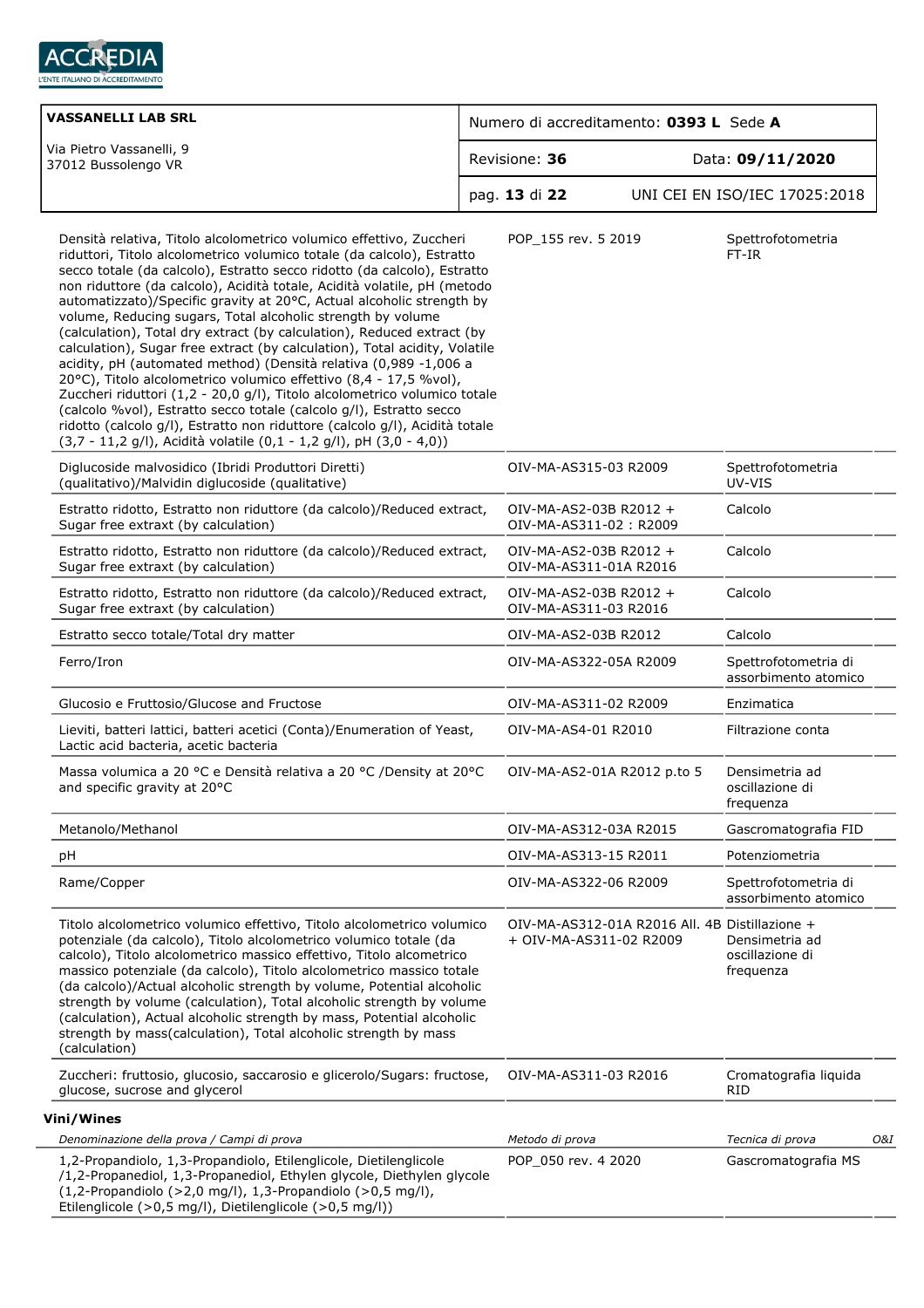

| <b>VASSANELLI LAB SRL</b>                                                                                                                                                                                                                                                                                                            | Numero di accreditamento: 0393 L Sede A |                       |  |                                     |  |
|--------------------------------------------------------------------------------------------------------------------------------------------------------------------------------------------------------------------------------------------------------------------------------------------------------------------------------------|-----------------------------------------|-----------------------|--|-------------------------------------|--|
| Via Pietro Vassanelli, 9<br>37012 Bussolengo VR                                                                                                                                                                                                                                                                                      |                                         | Revisione: 36         |  | Data: 09/11/2020                    |  |
|                                                                                                                                                                                                                                                                                                                                      |                                         | pag. 14 di 22         |  | UNI CEI EN ISO/IEC 17025:2018       |  |
| 3-metossipropano-1,2-dioli e gliceroli ciclici<br>(3-metossi-1,2-propandiolo e diglicerine<br>cicliche)/3-methoxypropane-1,2-diol and cyclic glycerols<br>(3-methoxypropane-1,2-diol cyclic diglycerols)                                                                                                                             |                                         | OIV-MA-AS315-15 R2007 |  | Gascromatografia MS                 |  |
| Acido metatartarico/Metatartaric acid                                                                                                                                                                                                                                                                                                |                                         | OIV-MA-AS313-21 R2007 |  | Spettrofotometria<br>UV-VIS         |  |
| Acido Shikimico/Shikimic acid                                                                                                                                                                                                                                                                                                        |                                         | OIV-MA-AS313-17 R2004 |  | Cromatografia liquida<br>MWD        |  |
| Alcalinità delle ceneri/Alkalinity of ash                                                                                                                                                                                                                                                                                            |                                         | OIV-MA-AS2-05 R2009   |  | Incenerimento +<br>Titolazione      |  |
| Allergeni: Caseina, Ovoalbumina/Allergens: Casein, Ovalbumin                                                                                                                                                                                                                                                                         |                                         | OIV-MA-AS315-23 R2012 |  | Spettrofotometria<br><b>ELISA</b>   |  |
| Alluminio, Bario, Calcio, Ferro, Magnesio, Manganese, Potassio, Rame, OIV-MA-AS322-13 R2013<br>Sodio, Stronzio, Zinco/Aluminium, Barium, Calcium, Iron, Magnesium,<br>Manganese, Potassium, Copper, Sodium, Strontium, Zinc                                                                                                          |                                         |                       |  | Spettrofotometria<br>ICP-OES        |  |
| Anidride carbonica/Carbone Dioxide                                                                                                                                                                                                                                                                                                   |                                         | OIV-MA-AS314-01 R2006 |  | Titolazione                         |  |
| Antocianine/Anthocyanins                                                                                                                                                                                                                                                                                                             |                                         | OIV-MA-AS315-11 R2007 |  | Cromatografia liquida<br><b>DAD</b> |  |
| Caratteristiche cromatiche/Chromatic Characteristics                                                                                                                                                                                                                                                                                 |                                         | OIV-MA-AS2-07B R2009  |  | Spettrofotometria<br>UV-VIS         |  |
| Carbammato di etile/Ethyl Carbamate                                                                                                                                                                                                                                                                                                  |                                         | OIV-MA-AS315-04 R2009 |  | Gascromatografia MS                 |  |
| Ceneri/Ash                                                                                                                                                                                                                                                                                                                           |                                         | OIV-MA-AS2-04 R2009   |  | Incenerimento                       |  |
| Derivati cianici/Cyanide Derivatives                                                                                                                                                                                                                                                                                                 |                                         | OIV-MA-AS315-06 R2009 |  | Spettrofotometria<br>UV-VIS         |  |
| Dimethyl phthalate (DMP), Dibutyl phthalate (DBP), Bis (2-ethylhexyl) OIV-MA-AS323-10 2019<br>phthalate (DEHP), Butyl benzyl phthalate (BBP), Di-isononyl phthalate<br>(DINP), Di-isodecyl phthalate (DIDP), Dicyclohexyl phthalate (DCHP),<br>Diethyl phthalate (DEP), Di-isobutyl phthalate (DiBP), Di-n-octyl<br>phthalate (DnOP) |                                         |                       |  | Gascromatografia<br>MS/MS           |  |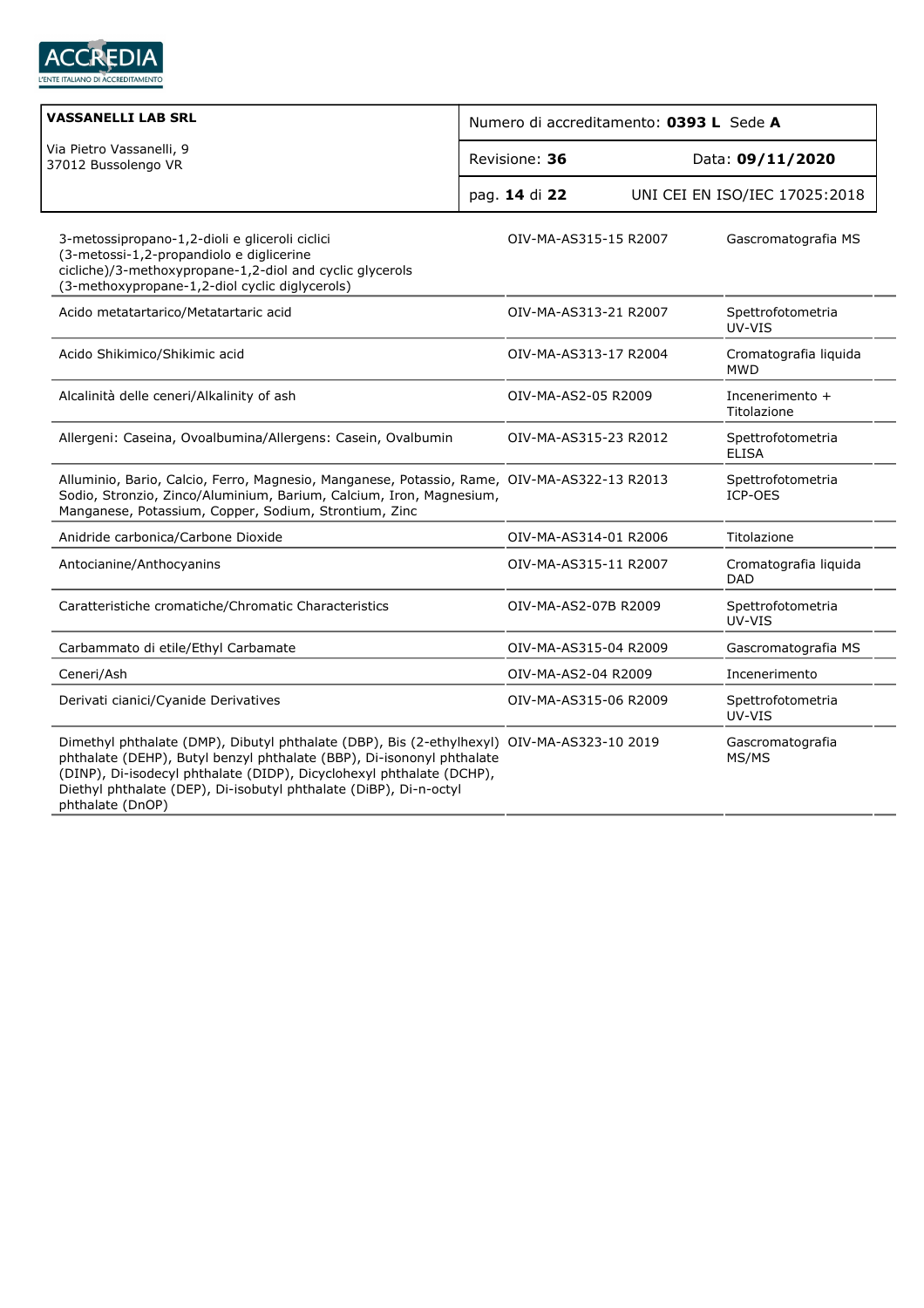

| <b>VASSANELLI LAB SRL</b>                       | Numero di accreditamento: 0393 L Sede A |                               |
|-------------------------------------------------|-----------------------------------------|-------------------------------|
| Via Pietro Vassanelli, 9<br>37012 Bussolengo VR | Revisione: 36                           | Data: 09/11/2020              |
|                                                 | pag. 15 di 22                           | UNI CEI EN ISO/IEC 17025:2018 |

Fitofarmaci metodo QuEChers/Pesticides QuEChers method: 2,4,5-T, OIV-MA-AS323-08 R2012 Gascromatografia MS 2,4-D, 2,4-D (sum of 2,4-D, its salts, its esters and its conjugates, expressed as 2,4-D), 2,4-DB, 2,4-DB (sum of 2,4-DB, its salts, its esters and its conjugates, expressed as 2,4-DB), 2,4-DNOP-6-Meptyl (2,4 DNOP), 2-phenylphenol (sum of 2-phenylphenol and its conjugates, expressed as 2-phenylphenol) , 2-phenylphenol (2-Hydroxybiphenyl), 4-chloro-3-methylphenol (4-Chloro-m-cresol), 6-Benzyladenine, Abamectin (sum of avermectin B1a, avermectin B1b and delta-8,9 isomer of avermectin B1a, expressed as avermectin B1a), Acephate, Acequinocyl, Acetamiprid, Acetochlor, Acibenzolar- Smethyl (sum of acibenzolar- S- methyl and acibenzolar acid (free and conjugated), expressed as acibenzolar- S- methyl), Acibenzolar acid, Acibenzolar-S-methyl, Aclonifen, Acrinathrin, Alachlor, Aldicarb, Aldicarb (sum of aldicarb, its sulfoxide and its sulfone, expressed as aldicarb), Aldicarb-sulfone, Aldicarb-sulfoxide, Aldrin , Aldrin and Dieldrin (Aldrin and dieldrin combined expressed as dieldrin), Ametoctradin, Ametryn, Amidosulfuron, Aminopyralid, Amisulbrom, Amitraz, Amitraz (amitraz including the metabolites containing the 2,4 -dimethylaniline moiety expressed as a, Antraquinone, Atrazine , Desethyl-Atrazine, Desisopropyl-Atrazine, Avermectin B1a, Avermectin B1a delta-8,9 isomer, Avermectin B1b, Azadirachtin, Azimsulfuron, Azinphos-ethyl , Azinphos-methyl, Azocyclotin and Cyhexatin (sum of azocyclotin and cyhexatin expressed as cyhexatin), Azoxystrobin, Benzalkonium Chloride n-C8, Benzalkonium Chloride n-C10, Benzalkonium Chloride n-C12, Benzalkonium Chloride n-C14, Benzalkonium Chloride n-C16, Benzalkonium Chloride n-C18, BAC sum (Benzalkonium chloride), Beflubutamid, Benalaxyl including other mixtures of constituent isomers including benalaxyl-M (sum of isomers), Bendiocarb, Benfluralin , Benfuracarb, Benomyl, Bensufuron methyl, Bentazone, Bentazone-6-hydroxy, Bentazone-8-hydroxy, Bentazone (Sum of bentazone, its salts and 6-hydroxy (free and conjugated) and 8-hydroxy bentazone (free and conjugated), expressed as bentazone), Benthiavalicarb (sum expressed as benthiavalicarb-isopropyl), Benzovindiflupyr, Benzoximate, Benzoylprop-ethyl, 3-hydroxy-3-(3-thianyl)glutaric acid S-dioxide (BH 517-TGSO2 metabolite of Cycloxydim), 3-(3-thianyl)glutaric acid S-dioxide (BH 517-TGSO2 metabolite of Cycloxydim), Bifenazate, Bifenazate (sum of bifenazate plus bifenazate-diazene expressed as bifenazate), Bifenazate-diazene, Bifenox , Bifenthrin , Biphenyl, Bispyribac, Bitertanol (sum of isomers), Bixafen, Boscalid , Bromacil, Bromadiolone, Bromocyclen, Bromophos-ethyl, Bromophos-methyl, Bromopropylate, Bromoxynil and its salts, expressed as bromoxynil, Bromoxynil and its salts, expressed as bromoxynil, Bromuconazole (sum of diasteroisomers)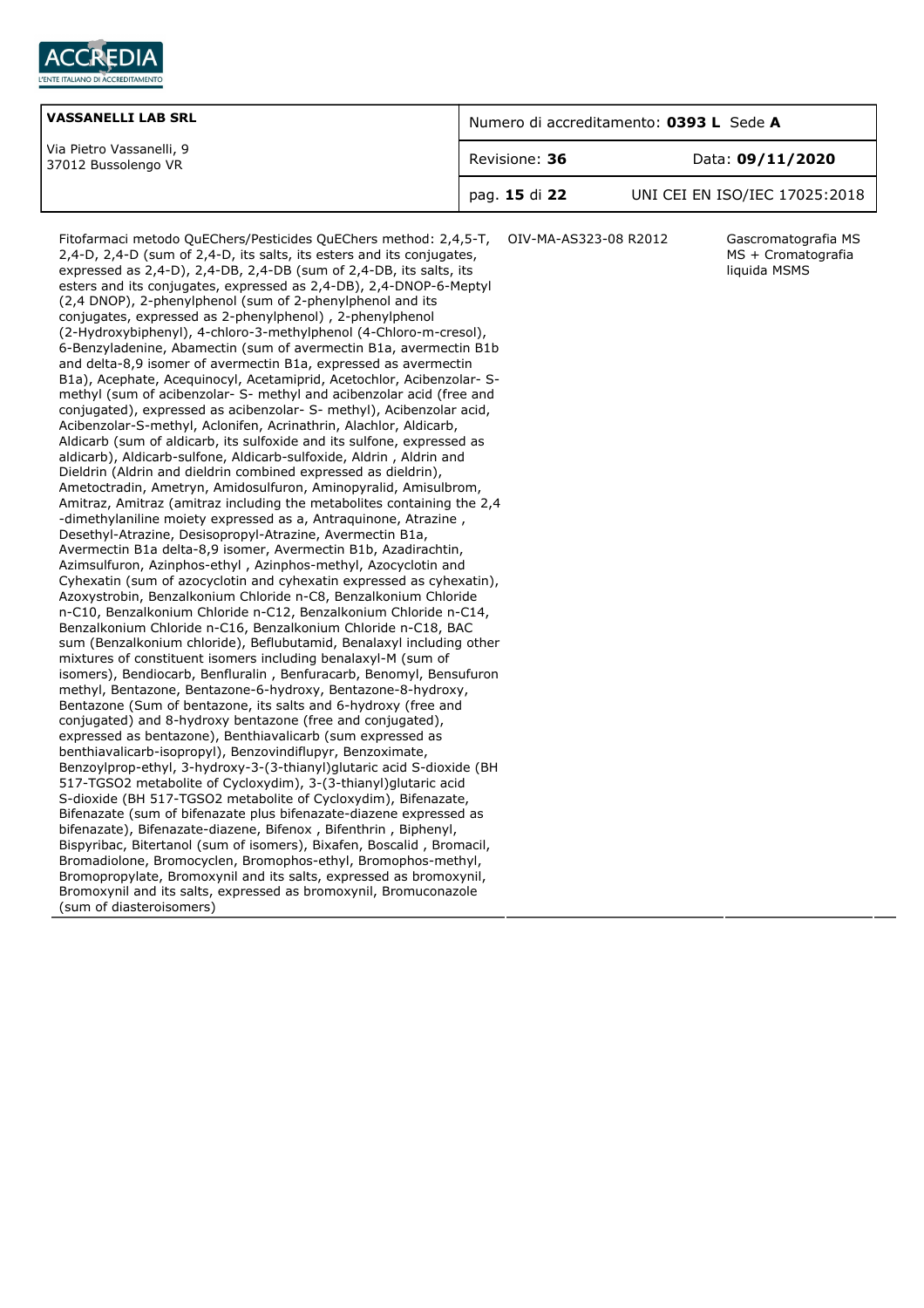

| <b>VASSANELLI LAB SRL</b>                       | Numero di accreditamento: 0393 L Sede A |                               |
|-------------------------------------------------|-----------------------------------------|-------------------------------|
| Via Pietro Vassanelli, 9<br>37012 Bussolengo VR | Revisione: 36                           | Data: 09/11/2020              |
|                                                 | pag. 16 di 22                           | UNI CEI EN ISO/IEC 17025:2018 |

Fitofarmaci metodo QuEChers/Pesticides QuEChers method: Bupirimate, Buprofezin, Cadusafos, Captan, Tetrahydrophthalimide (THPI, Captan metabolite), Captan (Sum of captan and THPI, expressed as captan), Carbaryl , Carbendazim and benomyl (sum of benomyl and carbendazim expressed as carbendazim), Carbendazim, Carbofuran , Carbofuran (sum of carbofuran (including any carbofuran generated from carbosulfan, benfuracarb or furathiocarb) and 3-OH carbofuran expressed as carbofuran) (R), 3-Hydroxy-Carbofuran, Carbophenothion, Carbosulfan, Carboxin, Carfentrazone, Carfentrazone-ethyl (determined as carfentrazone and expressed as carfentrazone-ethyl), Carfentrazone-ethyl, Chlorantraniliprole (DPX E-2Y45), Chlordane (sum of cis- and trans-chlordane), Chlorfenapyr, Chlorfenson , Chlorfenvinphos, Chlorfluazuron, Chloridazon, Chloroneb, Chlorothalonil, Chlorotoluron, Chloroxuron, Chlorpropham, Chlorpyrifos, Chlorpyrifos-methyl , Chlorsulfuron, Chlorthal-dimethyl, Chlorthiamid, Chlorthion, Chlorthiophos, Chlozolinate, Clethodim, Clethodim (sum of Sethoxydim and Clethodim including degradation products calculated as Sethoxydim), Clodinafop and its S-isomers and their salts, expressed as clodinafop, Clodinafop-propargyl, Clofentezine, Clomazone, Clopyralid, Cloquintocet-mexyl, Clothianidin, Coumaphos, Cyanazine, Cyanophos, Cyantraniliprole, Cyazofamid, Cycloate, Cycloxydim , Cycloxydim including degradation and reaction products which can be determined as (BH 517-TGSO2) and/or (BH 517-5-OH-TGSO2) or methyl esters thereof, calculated in total as cycloxydim, Cycluron, Cyflufenamid: sum of cyflufenamid (Z-isomer) and its E-isomer, Cyfluthrin (cyfluthrin including other mixtures of constituent isomers (sum of isomers)), Cyhalofop-butyl, Gamma-Cyhalothrin, Lambda-cyhalothrin (includes gamma-cyhalothrin) (sum of R,S and S,R isomers), Lambda-Cyhalothrin, Cymoxanil, Cypermethrin (cypermethrin including other mixtures of constituent isomers (sum of isomers)), alpha-Cypermethrin, beta-Cypermethrin, zeta-Cypermethrin, Cyproconazole, Cyprodinil, Cyprosulfamide, Cyromazine, Dazomet (Methylisothiocyanate resulting from the use of dazomet and metam), Didecyldimethylammonium chloride (mixture of alkyl-quaternary ammonium salts with alkyl chain lengt, DDAC-C8, DDAC-C10, DDAC-C12, o,p'-DDD, p,p'-DDD, o,p'-DDE, p,p'-DDE, DDT (sum of p,p'-DDT, o,p'-DDT, p-p'-DDE and p,p'-TDE (DDD) expressed as DDT), o,p'-DDT, p,p'-DDT, DEET (N,N-Diethyl-M-Toluamid), Deltamethrin (cis-deltamethrin), Demeton-S-methyl (Disulfuton Oxon Sulfone), Demeton-S-methylsulfone, Oxydemeton-methyl (Demeton-S-methylsulfoxide), Desmedipham, Desmetryn

OIV-MA-AS323-08 R2012 Gascromatografia MS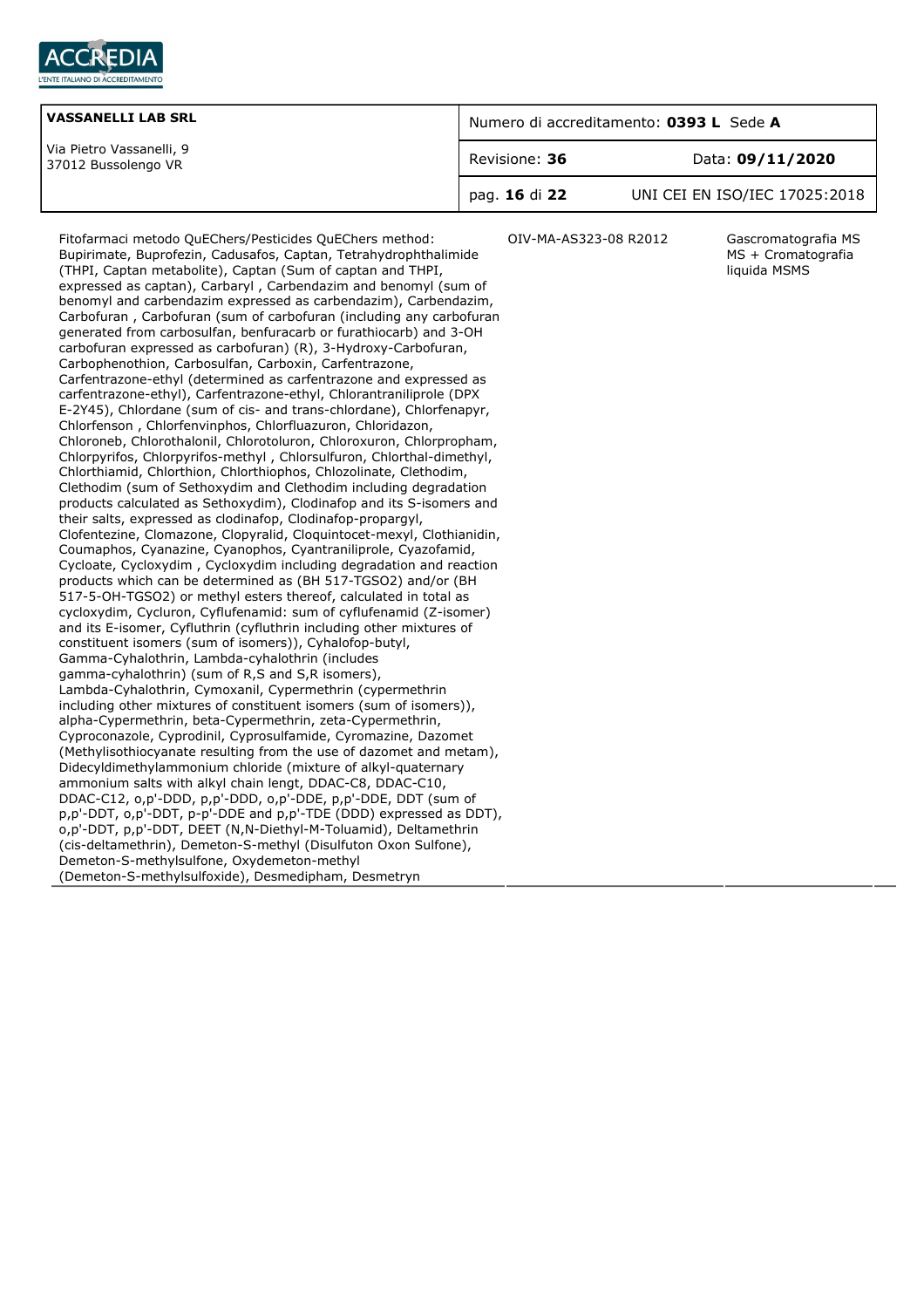

| <b>VASSANELLI LAB SRL</b>                       | Numero di accreditamento: 0393 L Sede A |                               |
|-------------------------------------------------|-----------------------------------------|-------------------------------|
| Via Pietro Vassanelli, 9<br>37012 Bussolengo VR | Revisione: 36                           | Data: 09/11/2020              |
|                                                 | pag. 17 di 22                           | UNI CEI EN ISO/IEC 17025:2018 |

OIV-MA-AS323-08 R2012 Gascromatografia MS

MS + Cromatografia liquida MSMS

Fitofarmaci metodo QuEChers/Pesticides QuEChers method: Diafenthiuron, Di-allate (sum of isomers), Diazinon, Dicamba, Dichlobenil, Dichlofenthion, Dichlorprop (2,4-DP), Dichlorprop (Sum of dichlorprop and -P, its salts, esters and conjugates, expressed as dichlorprop), Dichlorvos, Diclobutrazol, Diclofop, Diclofop (sum diclofop-methyl and diclofop acid expressed as diclofop-methyl), Diclofop-methyl, Dicloran, Dicofol (sum of p,p' and o,p' isomers), Dieldrin, Diethofencarb, Difenacoum, Difenoconazole, Diflubenzuron , Diflufenican, Dimefox, Dimethenamid (dimethenamid-p including other mixtures of constituent isomers (sum of isomers)), Dimethoate, Dimethomorph (sum of isomers), 2,4-Dimethylanilin (Amitraz metabolite), Dimoxystrobin, Diniconazole, Dinocap (sum of dinocap isomers and their corresponding phenols expressed as dinocap), Dioxacarb, Diphenamid, Diphenylamine, Disulfoton, Disulfoton (sum of disulfoton, disulfoton sulfoxide and disulfoton sulfone expressed as disulfoton), Disulfoton-sulfone, Disulfoton-sulfoxide, Ditalimfos, Dithianon, Diuron, DMF - Dimethylphenylformamide, 2,4- (Amitraz metabolite), DMPF - Dimethylphenyl-N-methylformamidine, N-2,4- (Amitraz metabolite), Dimethylaminosulfotoluidide (DMST, Tolylfluanid metabolite), Dodemorph, Dodine, Emamectin benzoate B1a, expressed as emamectin, Endosulfan (sum of alpha- and beta-isomers and endosulfan-sulphate expresses as endosulfan), Endosulfan-alpha, Endosulfan-beta, Endosulfan-sulphate, Endrin, EPN, Epoxiconazole, EPTC (ethyl dipropylthiocarbamate), Etaconazole, Ethalfluralin, Ethiofencarb, Ethion, Ethirimol (Bupirimate metabolite), Ethofumesate, Ethoprophos, Ethoxyquin, Etofenprox, Etoxazole, Etridiazole, Etrimfos, Famoxadone, Fenamidone, Fenamiphos, Fenamiphos (sum of fenamiphos and its sulphoxide and sulphone expressed as fenamiphos), Fenamiphos-sulphone, Fenamiphos-sulphoxide, Fenarimol, Fenazaquin, Fenbuconazole, Fenbutatin oxide, Fenchlorphos, Fenchlorphos (sum of fenchlorphos and fenchlorphos oxon expressed as fenchlorphos), Fenchlorphos oxon, Fenclorim, Fenhexamid, Fenitrothion, Fenothiocarb, Fenoxaprop-P, Fenoxaprop-P-ethyl, Fenoxycarb, Fenpropathrin, Fenpropidin, Fenpropimorph, Fenpyrazamine (F), Fenpyroximate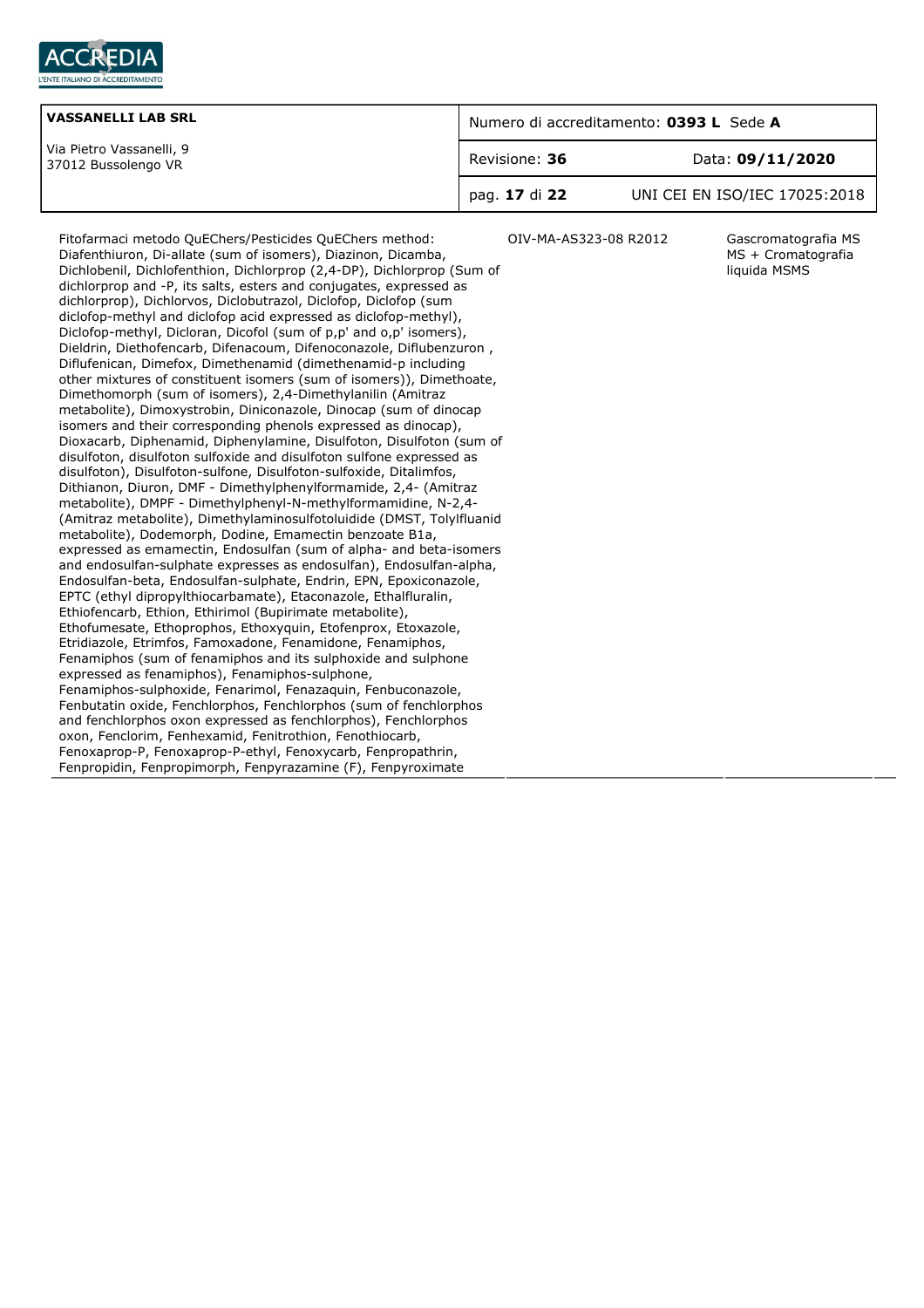

| <b>VASSANELLI LAB SRL</b>                       | Numero di accreditamento: 0393 L Sede A |                               |  |
|-------------------------------------------------|-----------------------------------------|-------------------------------|--|
| Via Pietro Vassanelli, 9<br>37012 Bussolengo VR | Revisione: 36                           | Data: 09/11/2020              |  |
|                                                 | pag. 18 di 22                           | UNI CEI EN ISO/IEC 17025:2018 |  |

Fitofarmaci metodo QuEChers/Pesticides QuEChers method: Fenson, Fensulfothion, Fenthion, Fenthion (fenthion and its oxigen analogue, their sulfoxides and sulfone expressed as parent), Fenthion-oxon, Fenthion-oxonsufoxide, Fenthion-oxonsulfone, Fenthion-sulfone, Fenthion-sulfoxide, Fenvalerate and Esfenvalerate (Sum of RR & SS isomers), Fenvalerate and Esfenvalerate (Sum of RS & SR isomers), Fenvalerate (any ratio of constituent isomers (RR, SS, RS & SR) including esfenvalerate), Fipronil, Fipronil (sum fipronil + sulfone metabolite (MB46136) expressed as fipronil), Fipronil-sulfone , Flamprop-M-isopropyl, Flazasulfuron, Flonicamid, Flonicamid (sum of flonicamid, TFNA and TFNG expressed as flonicamid), Florasulam, Fluazifop-P (sum of isomers of fluazifop, its esters and its conjugates, expressed as fluazifop), Fluazifop, Fluazifop-P-butyl, Fluazinam, Flubendiamide, Flucythrinate (flucythrinate including other mixtures of constituent isomers (sum of isomers)) , Fludioxonil, Flufenacet (sum of all compounds containing the N fluorophenyl-N-isopropyl moiety expressed as flufenacet equivalent), Flufenoxuron, Flumioxazine, Fluometuron, Fluopicolide, Fluopyram (R), Fluotrimazole, Fluoxastrobin, Flupyradifurone, Fluquinconazole, Flurochloridone (sum of cis- and trans- isomers) (F), Fluroxypyr, Fluroxypyr (sum of fluroxypyr, its salts, its esters, and its conjugates, expressed as fluroxypyr), Fluroxypyr-mepthyl, Flurprimidole, Flusilazole, Flutolanil, Flutriafol, Tau-Fluvalinate, Fluxapyroxad, Folpet, Folpet (sum of folpet and phtalimide, expressed as folpet), Fonofos, Foramsulfuron, Forchlorfenuron, Formetanate: Sum of formetanate and its salts expressed as formetanate(hydrochloride), Formothion, Fosthiazate, Furalaxil, Furathiocarb, Gibberellic acid, Halosulfuron methyl, Haloxyfop (Sum of haloxyfop, its esters, salts and conjugates expressed as haloxyfop (sum of the R- and S- isomers at any ratio)), Haloxyfop-R-methyl, Alpha-HCH, Beta-HCH, Delta-HCH, Epsilon-HCH, Lindane (Gamma-isomer of hexachlorociclohexane (HCH)), Heptachlor , Heptachlor (sum of heptachlor and heptachlor epoxide expressed as heptachlor), Cis-Heptachlorepoxid, Trans-Heptachlorepoxid, Heptenophos, Hexachlorobenzene , Hexaconazole, Hexaflumuron, Hexythiazox, Imazalil, Imazamethabenz-methyl, Imazamox (Sum of imazamox and its salts, expressed as imazamox), Imazaquin, Imazosulfuron, Imidacloprid, Indoxacarb (sum of indoxacarb and its R enantiomer), Iodofenphos, Iodosulfuron-methyl (iodosulfuron-methyl including salts, expressed as iodosulfuron-methyl), Ioxynil, Ioxynil ( sum of Ioxynil, its salts and its esters, expressed as ioxynil), Ioxynil-methyl, Ipconazole, Iprodione, Iprovalicarb

OIV-MA-AS323-08 R2012 Gascromatografia MS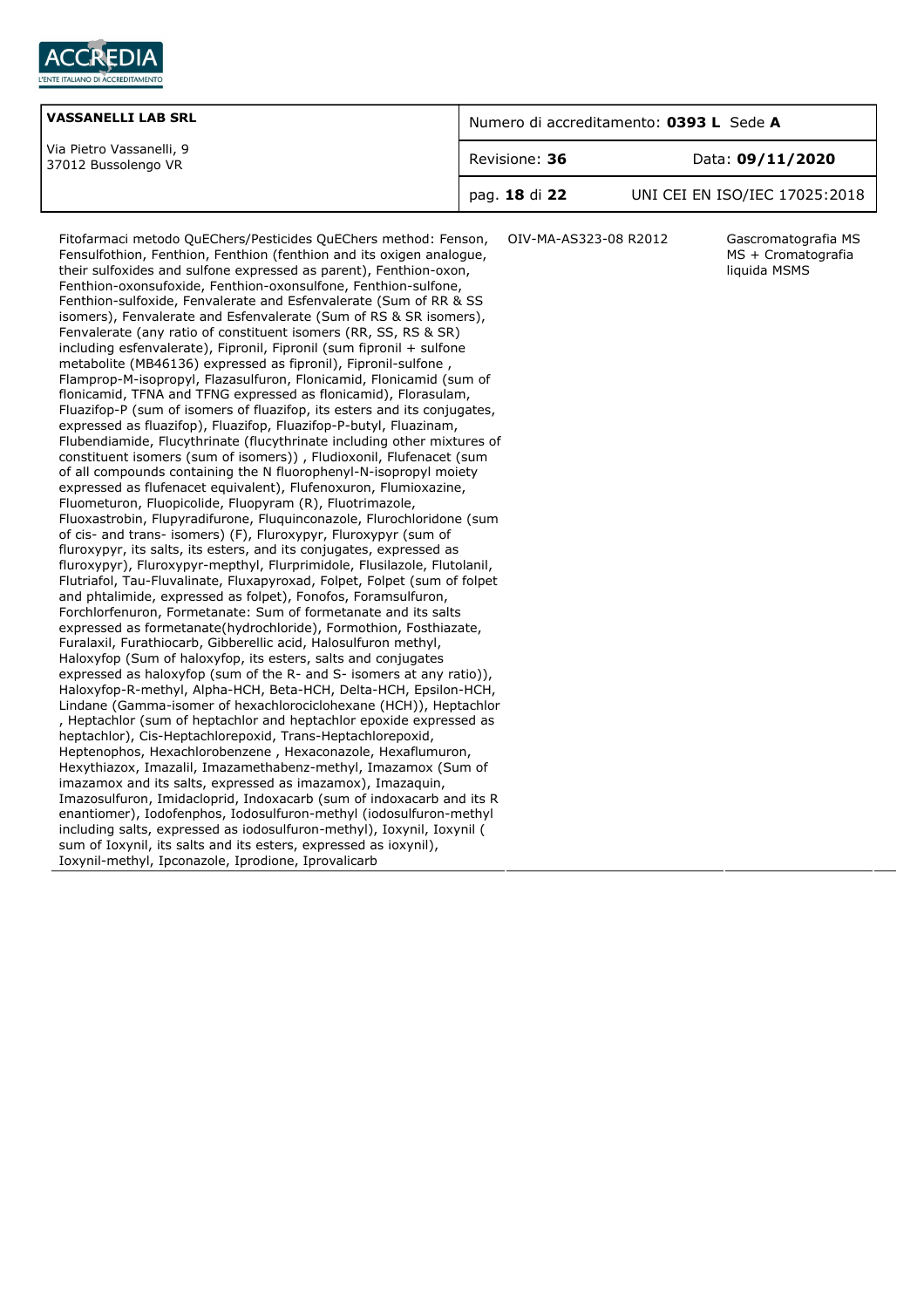

| <b>VASSANELLI LAB SRL</b>                       | Numero di accreditamento: 0393 L Sede A |                               |
|-------------------------------------------------|-----------------------------------------|-------------------------------|
| Via Pietro Vassanelli, 9<br>37012 Bussolengo VR | Revisione: 36                           | Data: 09/11/2020              |
|                                                 | pag. 19 di 22                           | UNI CEI EN ISO/IEC 17025:2018 |

Fitofarmaci metodo QuEChers/Pesticides QuEChers method: Isazofos, OIV-MA-AS323-08 R2012 Gascromatografia MS Isodrin, Isofenphos, Isofenphos-methyl, Isoprocarb, Isopropalin, Isoproturon, Isopyrazam, Isoxaben, Isoxaflutole, Isoxaflutole (sum of isoxaflutole and its diketonitrile-metabolite, expressed as isoxaflutole), Isoxaflutole RPA 202248, Kresoxim-methyl, Lenacil, Leptophos, Linuron, Lufenuron (any ratio of constituent isomers), Malaoxon, Malathion, Malathion (sum of malathion and malaoxon expressed as malathion), Mandipropamid (any ratio of constituent isomers), Matrine, MCPA, MCPA and MCPB (MCPA, MCPB including their salts, esters and conjugates expressed as MCPA) (F) (R), MCPB, Mecarbam, Mecoprop (sum of mecoprop-p and mecoprop expressed as mecoprop), Mefenpyr-diethyl, Mepanipyrim, Mepronil, Meptyldinocap (2,4 DNOPC), Meptyldinocap (sum of 2,4 DNOPC and 2,4 DNOP expressed as meptyldinocap), Mesosulfuron methyl, Mesotrione, Metaflumizone (sum of E- and Z- isomers), Metalaxyl and metalaxyl-M (metalaxyl including other mixtures of constituent isomers including metalaxyl-M (sum of isomers)) (R), Metaldehyde, Metamitron, Metazachlor (Sum of metabolites 479M04, 479M08 and 479M16, expressed as metazachlor) , Metconazole (sum of isomers), Methacrifos, Methamidophos, Methidathion, Methiocarb, Methiocarb (sum of methiocarb and methiocarb sulfoxide and sulfone, expressed as methiocarb), Methiocarb-sulfone, Methiocarb-sulfoxide, Metolachlor and S-metolachlor (metolachlor including other mixtures of constituent isomers including S-metolachlor (sum of isomers)), Methomyl, Methoxychlor, Methoxyfenozide, Metobromuron, Metolcarb, Metoxuron, Metrafenone, Metribuzin, Metsulfuron methyl, Mevinphos (sum of E- and Z-isomers), Milbemectin (sum of milbemycin A4 and milbemycin A3, expressed as milbemectin), Milbemectin-A3, Milbemectin-A4, Mirex (Perchlordécone), Molinate, Monocrotophos, Monolinuron, Monuron, Myclobutanil, 1-Naphthylacetic acid (NAA), 1-Naphthylacetamide and 1-naphthylacetic acid (sum of acid and its salts, expressed as 1-NAA), 1-Naphthylacetamide (NAD), Naled, Napropamide, Nicosulfuron, Nitenpyram, Nitrofen, Nitrothal-isopropyl, 2-Naphthyloxyacetic acid (NOA, BNOA), Novaluron, Nuarimol, Omethoate, Orthosulfamuron, Oryzalin, Oxadiazon, Oxadixyl, Oxamyl, Oxasulfuron, Oxathiapiprolin, Oxydemeton-methyl (sum of oxydemeton-methyl and demeton-S-methylsulfone expressed as oxydemeton-meth, Oxyfluorfen, Paclobutrazol (sum of constituent isomers)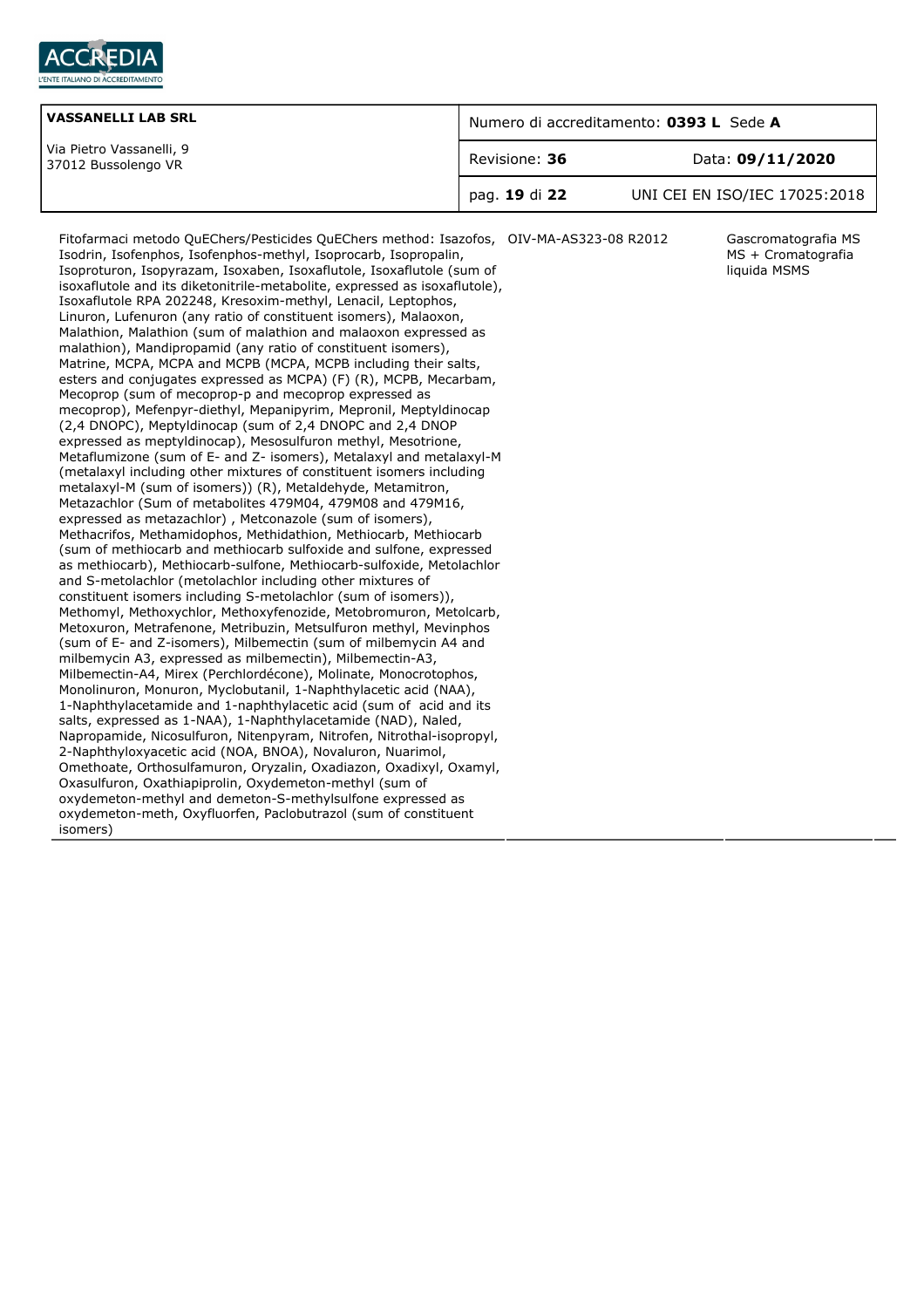

| <b>VASSANELLI LAB SRL</b>                       | Numero di accreditamento: 0393 L Sede A |                               |  |
|-------------------------------------------------|-----------------------------------------|-------------------------------|--|
| Via Pietro Vassanelli, 9<br>37012 Bussolengo VR | Revisione: 36                           | Data: 09/11/2020              |  |
|                                                 | pag. 20 di 22                           | UNI CEI EN ISO/IEC 17025:2018 |  |

MS + Cromatografia liquida MSMS

Fitofarmaci metodo QuEChers/Pesticides QuEChers method: Paraoxon, OIV-MA-AS323-08 R2012 Gascromatografia MS Paraoxon-methyl, Parathion, Parathion-methyl, Parathion-methyl (sum of Parathion-methyl and paraoxon-methyl expressed as Parathion-methyl), Penconazole (sum of constituent isomers), Pencycuron, Pendimethalin, Penoxsulam, Pentachloroaniline, Pentachloroanisole, Penthiopyrad, Permethrin (sum of isomers), Perthan, Pethoxamid, Phenmedipham, Phenthoate, Phorate, Phorate (sum of phorate, its oxygen analogue and their sulfones expressed as phorate), Phorate-oxon, Phorate-sulfone, Phorate-sulfoxide, Phosalone, Phosmet, Phosmet (phosmet and phosmet oxon expressed as phosmet), Phosmet-oxon, Phosphamidon, Phoxim , Phthalimide (Folpet metabolite), Picloram, Picolinafen, Picoxystrobin (F), Pinoxaden, Piperonyl butoxide, Pirimicarb, Desmethyl-Pirimicarb, Pirimiphos-ethyl, Pirimiphos-methyl, Prochloraz, Prochloraz (sum of prochloraz and its metabolites containing the 2,4,6-Trichlorophenol moiety expressed as prochloraz), Procymidone, Profenofos, Profluralin, Profoxydim, Prohexadione (prohexadione (acid) and its salts expressed as prohexadione-calcium), Promecarb, Prometon, Prometryn, Propachlor: oxalinic derivate of propachlor, expressed as propachlor, Propamocarb (Sum of propamocarb and its salt expressed as propamocarb), Propanil, Propaquizafop, Propargite, Propazine, Propetamphos, Propham, Propiconazole (sum of isomers), Propoxur, 2-Hydroxy-Propoxycarbazone , Propoxycarbazone (propoxycarbazone, its salts and 2-hydroxypropoxycarbazone expressed as propoxycarbazone), Propoxycarbazone, Propyzamide, Proquinazid, Prosulfocarb, Prosulfuron, Prothioconazole: prothioconazole-desthio (sum of isomers), Prothioconazole, Prothioconazole Desthio, Prothiofos, Pymetrozine, Pyraclostrobin, Pyraflufen, Pyraflufen ethyl, Pyraflufen-ethyl (Sum of pyraflufen-ethyl and pyraflufen, expressed as pyraflufen-ethyl), Pyrazophos, Pyrethrins, Pyridaben, Pyridafol, Pyridalyl, Pyridaphenthion, Pyridate, Pyridate (sum of pyridate, its hydrolysis product CL 9673 (6-chloro-4-hydroxy-3-phenylpyridazin) and hydrolysable conjugates of CL 9673 expressed as pyridate), Pyrifenox, Pyrimethanil, Pyriofenone, Pyriproxyfen, Pyroxsulam, Quinalphos, Quinclorac, Quinoxyfen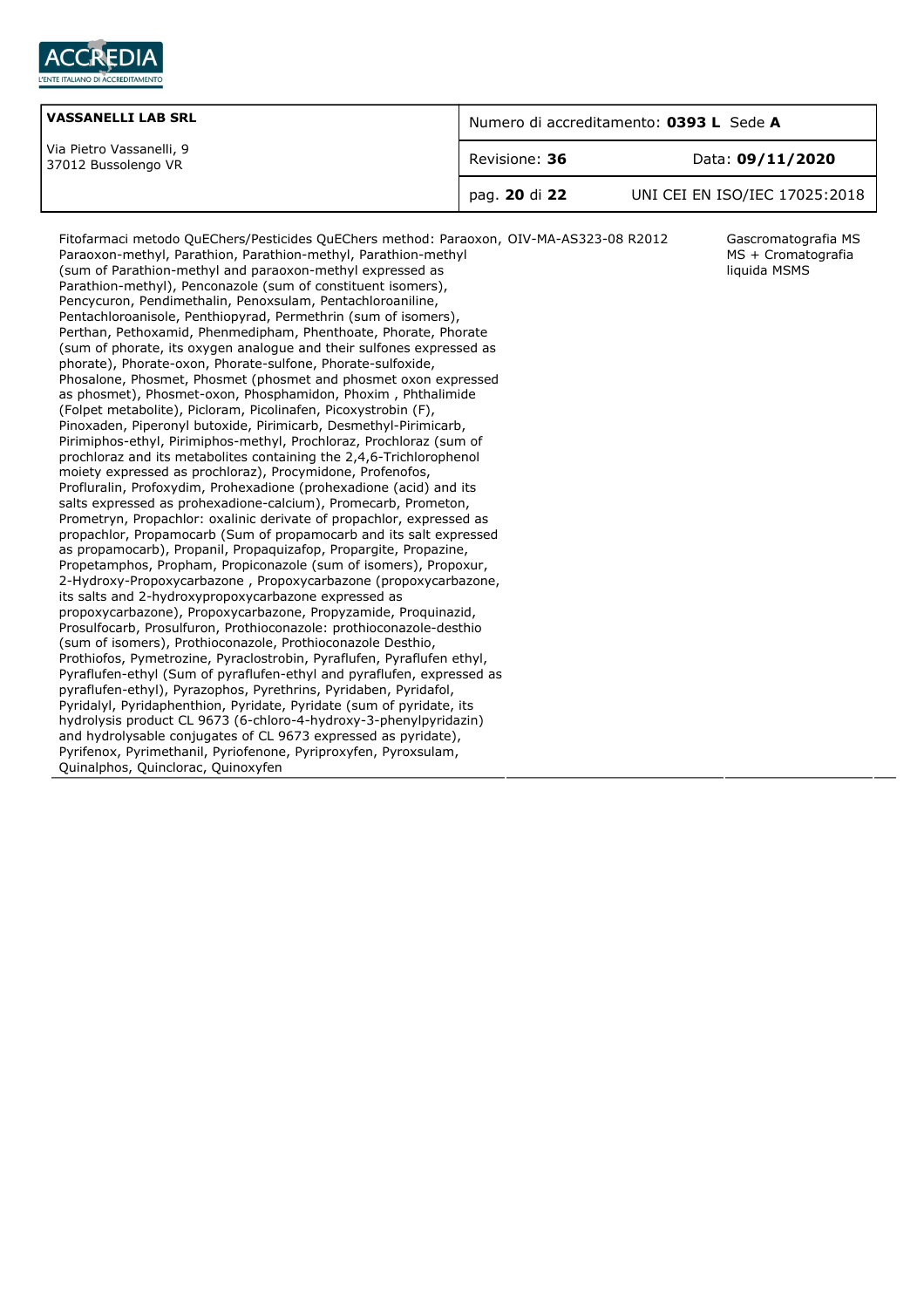

| <b>VASSANELLI LAB SRL</b>                       | Numero di accreditamento: 0393 L Sede A |                               |
|-------------------------------------------------|-----------------------------------------|-------------------------------|
| Via Pietro Vassanelli, 9<br>37012 Bussolengo VR | Revisione: 36                           | Data: 09/11/2020              |
|                                                 | pag. 21 di 22                           | UNI CEI EN ISO/IEC 17025:2018 |

Fitofarmaci metodo QuEChers/Pesticides QuEChers method: Quintozene, Quintozene (sum of quintozene and pentachloro-aniline expressed as quintozene) (F), Quizalofop (sum of quizalofop, its salts, its esters (including propaquizafop) and its conjugates, expressed as quizalofop (any ratio of constituent isomers)), Quizalofop-ethyl, Rimsulfuron, Rotenone, S421 (Octachlorodipropyl Ether), Sedaxane, Sethoxydim, Silthiofam, Simazine, Simetryn, Spinetoram (XDE-175), Spinetoram (XDE-175-J), Spinetoram (XDE-175-L), Spinosad (spinosad, sum of spinosyn A and spinosyn D), Spinosyn A, Spinosyn D, Spirodiclofen, Spiromesifen, Spirotetramat, Spirotetramat and its 4 metabolites BYI08330-enol, BYI08330-ketohydroxy, BYI08330-monohydroxy, and BYI08330 enol-glucoside, expressed as spirotetramat, Spirotetramat, BYI 03380-enol, Spirotetramat, BYI 03380-enol-glucoside, Spirotetramat, BYI 03380-ketohydroxy, Spirotetramat, BYI 03380-monohydroxy, Spiroxamine (sum of isomers), Sulcotrione, Sulfallate, Sulfosulfuron, Sulfotep, Sulfoxaflor (sum of isomers), Tebuconazole, Tebufenozide, Tebufenpyrad , Tebupirimifos, Tecnazene, Teflubenzuron, Tefluthrin, Tembotrione, Tepraloxydim, Terbacil, Terbufos, Terbumeton, Terbuthylazine, Terbutryn, Tetrachlorvinphos, Tetraconazole, Tetradifon, Tetramethrin, Tetrasul, TFNA, TFNG, Thiabendazole, Thiacloprid, Thiamethoxam , Thiencarbazone methyl, Thifensulfuron methyl, Thiobencarb (4-chlorobenzyl methyl sulfone), Thiodicarb, Thionazin, Thiophanate-methyl, Thiram (expressed as thiram), Tiocarbazil, Tolclofos-methyl, Tolylfluanid, Tolylfluanid (Sum of tolylfluanid and dimethylaminosulfotoluidide expressed as tolylfluanid) (R), Tralkoxydim, Tralomethrin, Tri-allate, Triadimefon, Triadimenol (any ratio of constituent isomers), Triasulfuron, Triazamate, Triazophos, Tribenuron methyl, Trichlorfon, Trichloronat, 2,4,6-Trichlorophenol, Triclopyr, Tricyclazole, Trifloxystrobin, Triflumizole, Triflumizole: Triflumizole and metabolite FM-6-1(N-(4-chloro-2-trifluoromethylphenyl)-n-propoxyacetamidine), expressed as Triflumizole,

FM-6-1(N-(4-chloro-2-trifluoromethylphenyl)-n-propoxyacetamidine) (metabolite of Triflumizole), Triflumuron, Trifluralin, Triflusulfuron methyl, Triforine, Trinexapac (sum of trinexapac (acid) and its salts, expressed as trinexapac), Trinexapac (aka cimetacarb ethyl), Triticonazole, Tritosulfuron, Valifenalate, Vamidothion, Vinclozolin (sum of vinclozolin and all metabolites, expressed as vinclozolin), Zoxamide

OIV-MA-AS323-08 R2012 Gascromatografia MS MS + Cromatografia liquida MSMS

| Glucosio e Fruttosio/Glucose and Fructose                   | OIV-MA-AS313-27 R2018         | Enzimatica                                                              |
|-------------------------------------------------------------|-------------------------------|-------------------------------------------------------------------------|
| Imidazolo, Vinilimidazolo/Imidazole, Vinylimidazole         | COEI-1-PVIPVP 2017 Appendix 2 | Cromatografia liguida<br><b>MSMS</b>                                    |
| Indice di Folin-Ciocalteu/Folin-Ciocalteu Index             | OIV-MA-AS2-10 R2009           | Spettrofotometria<br>UV-VIS                                             |
| Lisozima/Lysozyme                                           | OIV-MA-AS315-14 R2007         | Cromatografia liguida<br><b>FLD</b>                                     |
| Metanolo/Methanol                                           | OIV-MA-AS315-27 2018          | Gascromatografia FID                                                    |
| Piombo/Lead                                                 | OIV-MA-AS322-12 R2006         | Spettrofotometria di<br>assorbimento atomico<br>con fornetto di grafite |
| Poliaspartato di potassio/Potassium polyaspartate           | OIV-MA-AS323-11 R2019         | Cromatografia liguida<br><b>FLD</b>                                     |
| Solfati, Fosfati e Cloruri/Sulphate, Phosphate and Chloride | OIV-MA-AS313-16 R2004         | Cromatografia ionica                                                    |
| Sovrapressione/Overpressure measurement                     | OIV-MA-AS314-02 R2003         | Afrometria                                                              |